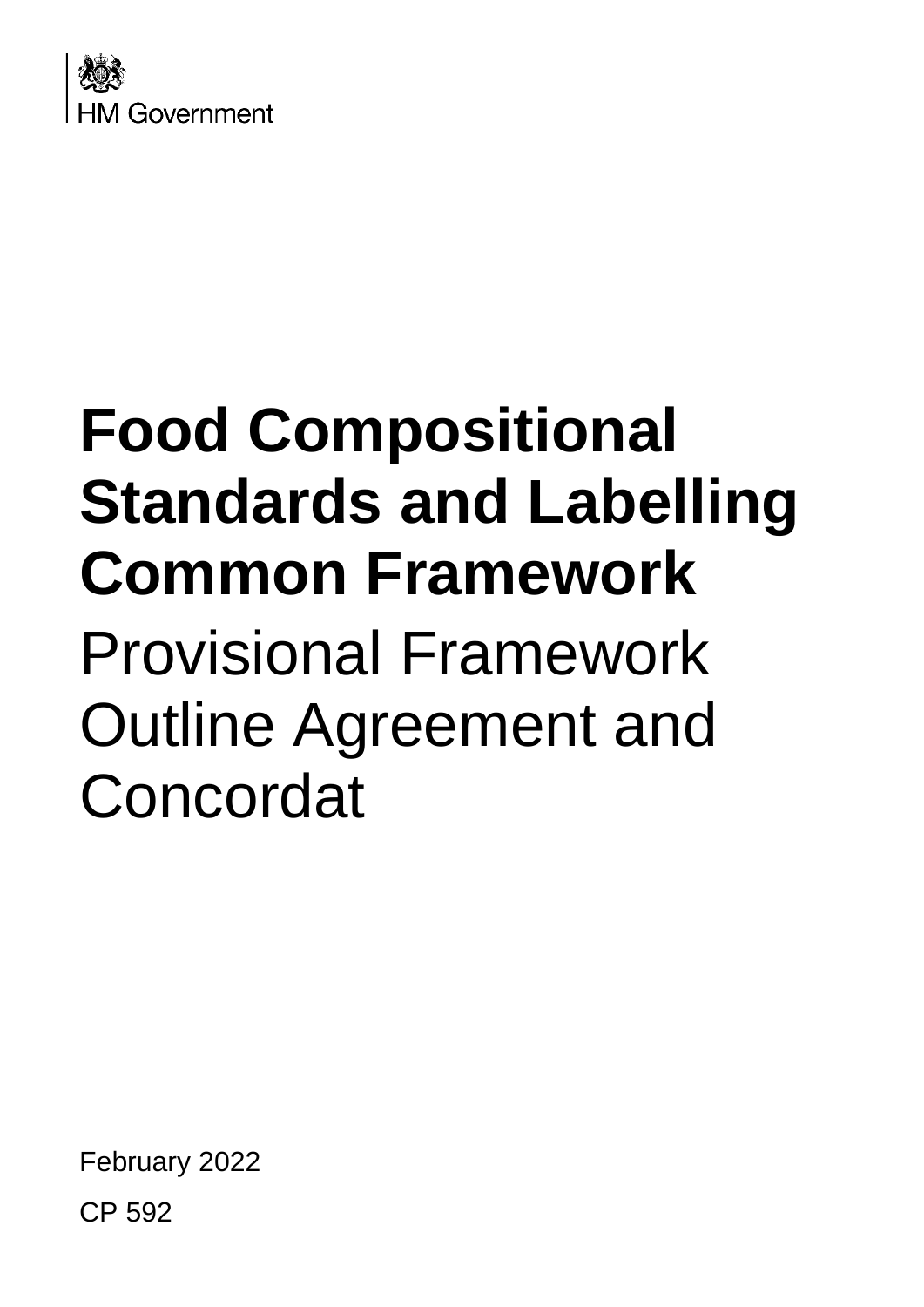

# **Food Compositional Standards and Labelling Common Framework**

# Provisional Framework Outline Agreement and Concordat

Presented to Parliament by the Secretary of State for Environment, Food and Rural Affairs by Command of Her Majesty

February 2022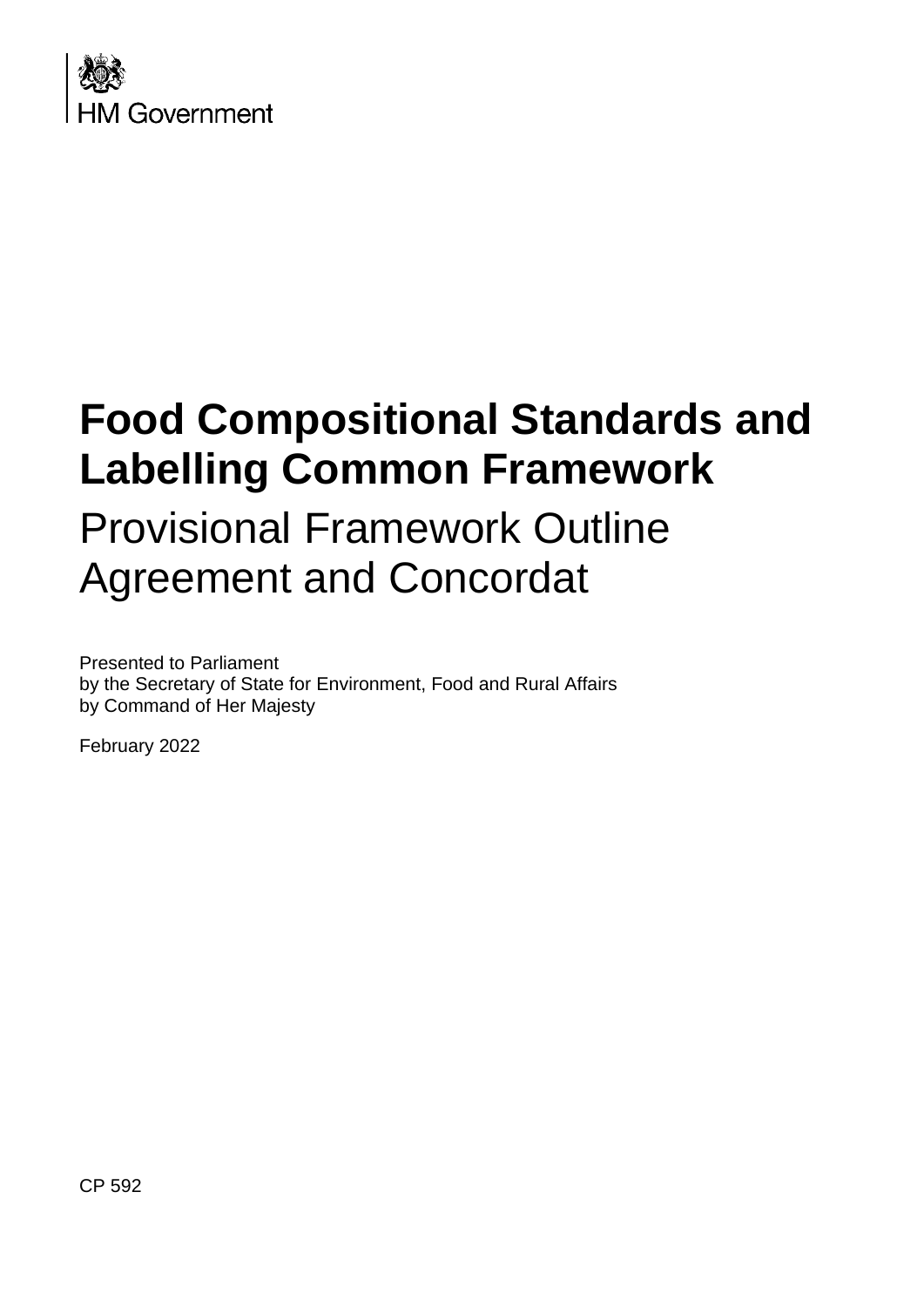

#### **© Crown copyright 2022**

This publication is licensed under the terms of the Open Government Licence v3.0 except where otherwise stated. To view this licence, visit [nationalarchives.gov.uk/doc/open](http://nationalarchives.gov.uk/doc/open-government-licence/version/3/)[government-licence/version/3](http://nationalarchives.gov.uk/doc/open-government-licence/version/3/)

Where we have identified any third party copyright information you will need to obtain permission from the copyright holders concerned.

This publication is available at [www.gov.uk/official-documents](http://www.gov.uk/official-documents)

Any enquiries regarding this publication should be sent to us at Defra, Seacole Building, 2 Marsham Street, London SW1P 4DF.

ISBN 978-1-5286-3053-5

E02698081 02/22

Printed on paper containing 75% recycled fibre content minimum

Printed in the UK by HH Associates Ltd on behalf of the Controller of Her Majesty's Stationery **Office**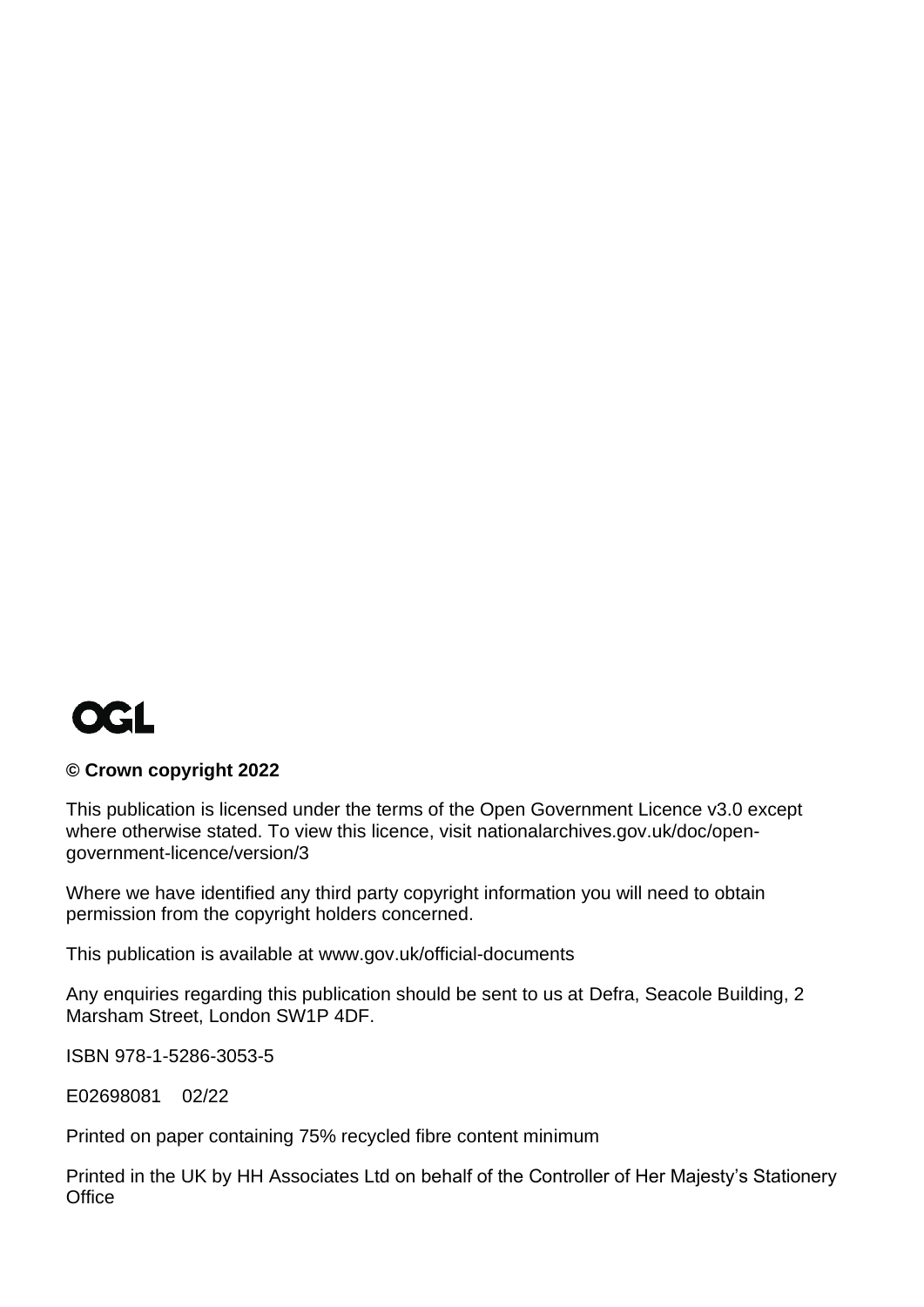# **Contents**

| <b>Framework outline agreement</b>                                                                               | 3  |
|------------------------------------------------------------------------------------------------------------------|----|
| Section 1: What we are talking about                                                                             | 3  |
| Section 2: Proposed breakdown of policy area and framework                                                       | 8  |
| Operational detail                                                                                               | 10 |
| Section 3: Proposed operational elements of framework                                                            | 10 |
| Section 4: Practical next steps and related issues                                                               | 19 |
| Annex A: Joint Ministerial Committee (EU Negotiations) communique, October 2017                                  | 20 |
| Common frameworks: definition and principles                                                                     | 20 |
| Annex B: Terms of reference for food compositional standards and labelling<br>officials group                    | 22 |
| <b>Annex C: Legislation in scope</b>                                                                             | 24 |
| Annex D: Joint decision-making mechanism                                                                         | 27 |
| <b>Annex E: Dispute resolution mechanism</b>                                                                     | 30 |
| Diagram displaying the dispute resolution mechanism                                                              | 31 |
| <b>Annex F: Dispute resolution process</b>                                                                       | 32 |
| Diagram displaying the dispute resolution process                                                                | 32 |
| Concordat between the UK Government, Scottish Government, Welsh Government<br>and the Northern Ireland Executive | 33 |
| 1. Introduction                                                                                                  | 33 |
| 2. Scope                                                                                                         | 33 |
| 3. Principles for working together                                                                               | 35 |
| 4. Dispute avoidance and resolution mechanism                                                                    | 36 |
| 5. Review and amendment mechanism                                                                                | 40 |
| 6. International obligations                                                                                     | 41 |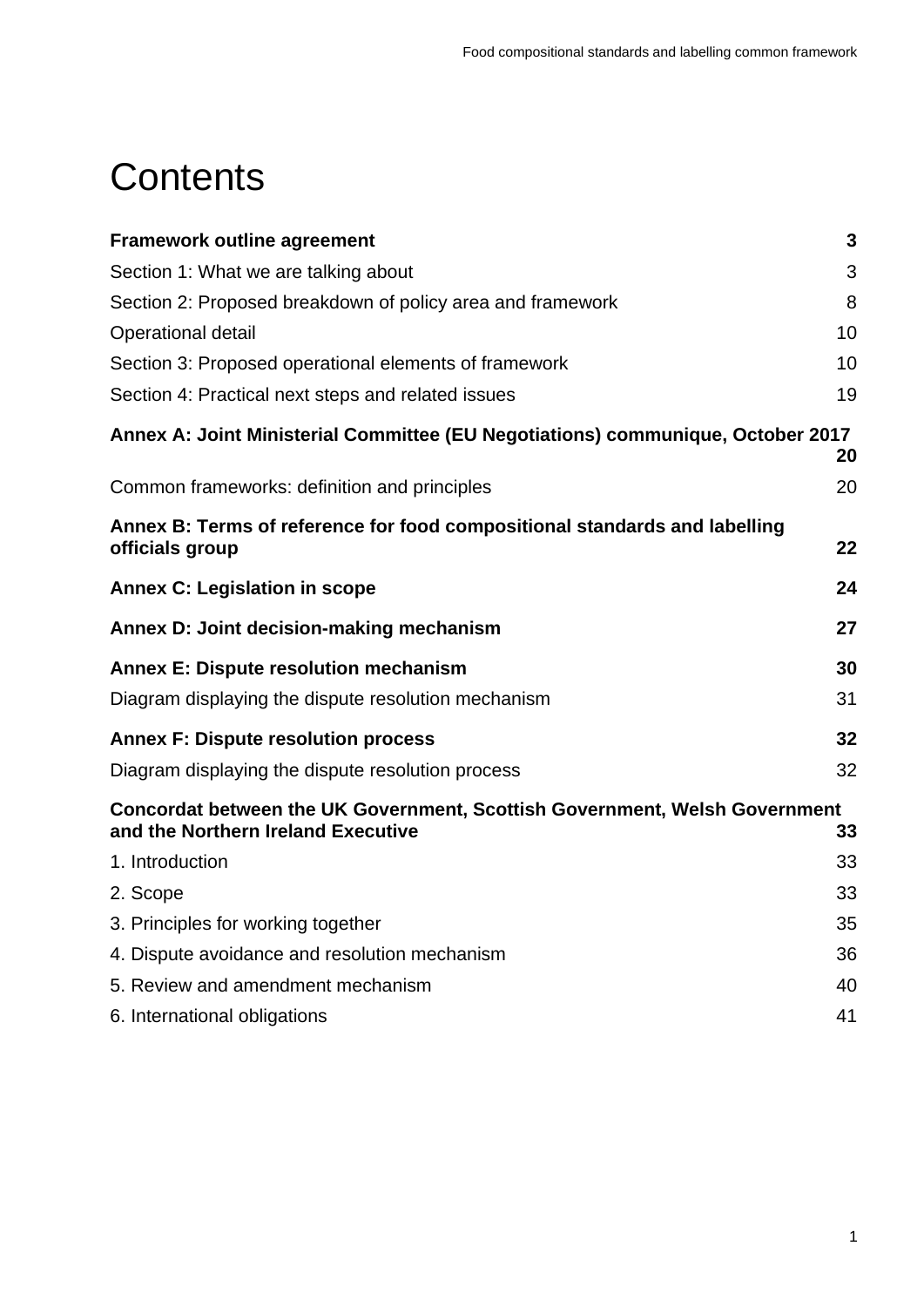Food compositional standards and labelling common framework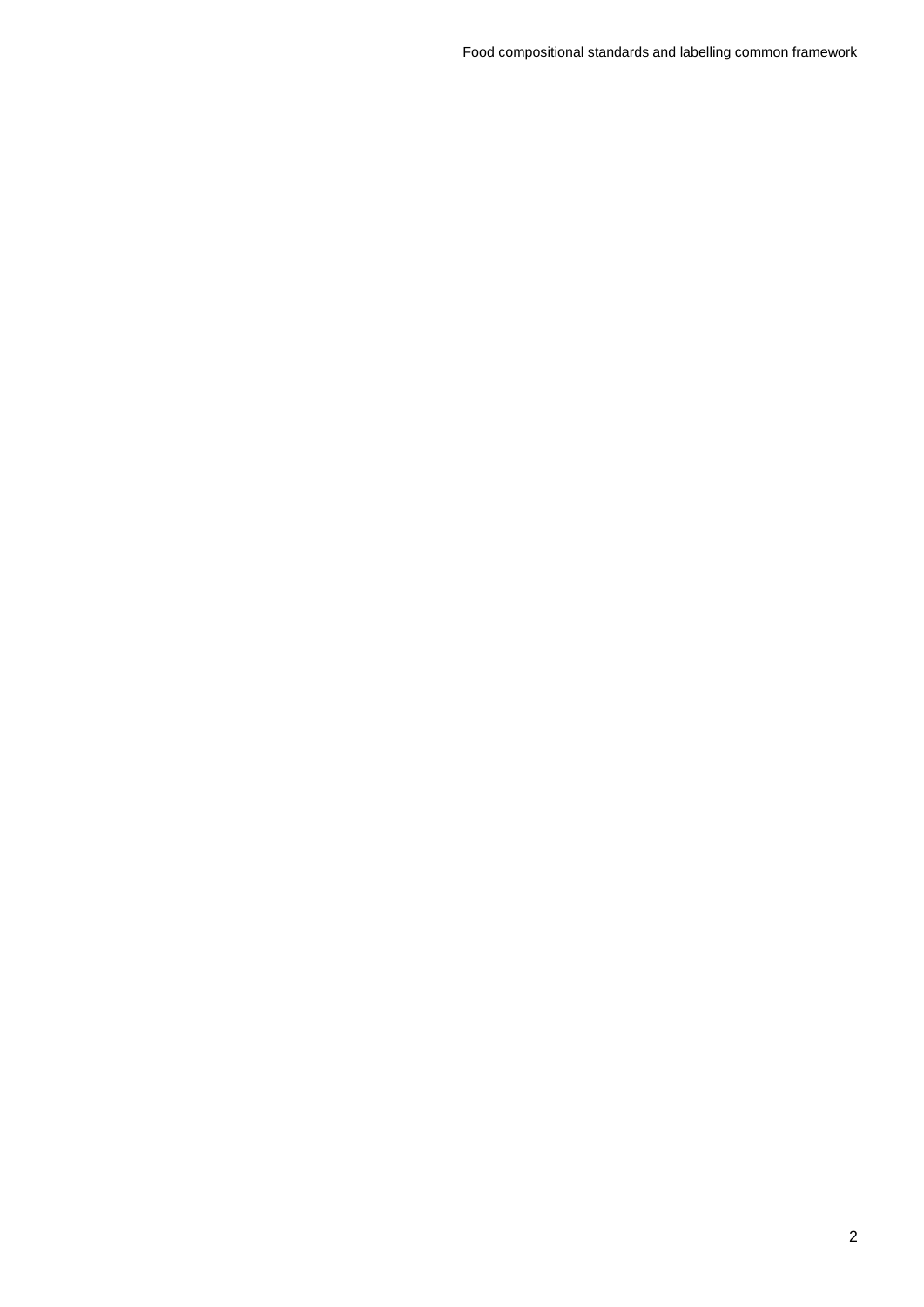# <span id="page-5-0"></span>Framework outline agreement

This framework sets out non-legislative arrangements for cooperation between officials in the Department for Environment, Food and Rural Affairs (Defra), Food Standards Scotland (FSS), and the Food Standards Agency (FSA) in Wales and Northern Ireland ('the Parties') with regard to food compositional standards and labelling (FCSL) policy. It is underpinned by the Food Compositional Standards and Labelling Concordat agreed by the responsible Ministers in each of the four UK nations.

<span id="page-5-1"></span>Section 1: What we are talking about

### **1. Policy area**

The policy area under consideration is food compositional standards and labelling (FCSL). This encompasses policies and regulations relating to:

- Food information to consumers
- Fish labelling (consumer information and traceability)
- Dairy designations and spreadable fats (labelling elements)
- Caseins and caseinates
- Cocoa & chocolate products
- Coffee extracts & chicory extracts
- Condensed milk and dried milk
- Fruit juices and fruit nectars
- Honey and honey products
- Jam and similar products
- Lot marking
- Natural mineral, spring, and bottled water
- Specified sugar products

#### **2. Scope**

The FCSL policy area is covered by a variety of retained EU law and associated domestic legislation. The retained EU laws which intersect with devolved competence and are in scope of the FCSL Framework are listed in Annex C.

This framework and its processes may be utilised by any one (or more) of Parties proposing amendments to or entirely new legislation in these policy areas as well as amendments to retained EU law affecting the commodities and policy areas listed above.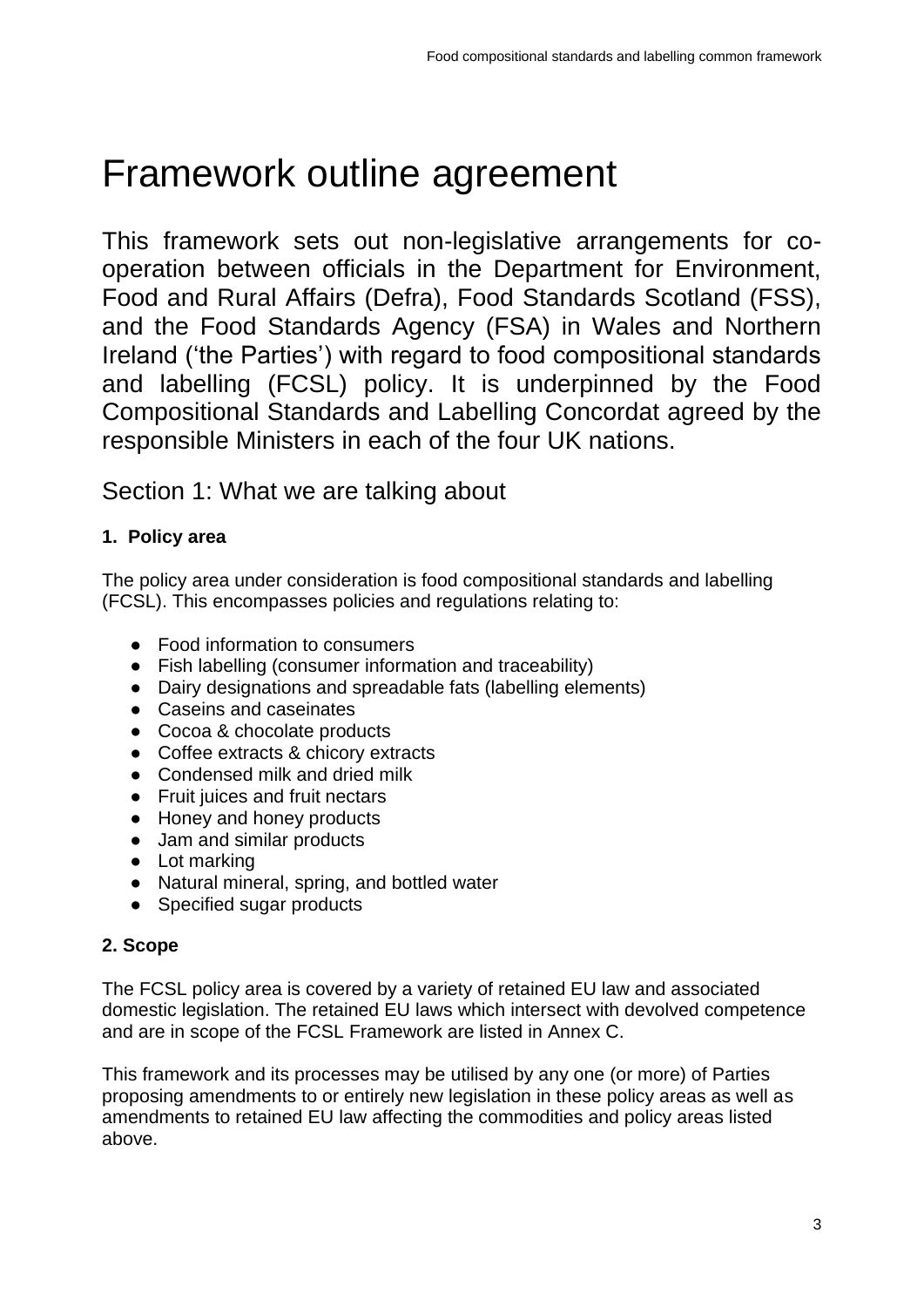Relevant policy areas are governed by harmonised retained EU law and are directly applicable across the whole of the UK. The enforcement of these regulations is conferred directly on local authorities and powers for enforcement are provided by domestic legislation in each of the four UK nations.

FCSL policy areas fall within the competence of the Scottish Government, Welsh Government and the Northern Ireland Executive by virtue of the devolution settlements:

- The Scotland Act 1998
- The Government of Wales Act 2006
- The Northern Ireland Act 1998

Some variation in policy approaches already exists between UK nations in circumstances where divergence in application within individual nations was permitted through EU Directives and Regulations

Local enforcement policy is devolved and therefore recognises the differing legal systems and arrangements for local government across the UK Government, Scottish Government, Welsh Government, and the Northern Ireland Executive. However, all Parties agree that a level of commonality is beneficial, particularly for those businesses who operate across UK borders, and therefore close collaboration between the Parties will continue.

#### **Domestic arrangements**

There are also several areas of FCSL Policy which were not covered by EU legislation and are legislated for domestically.

- Rules on Bread and Flour;
- Rules on products containing meat;
- Rules for curds and mincemeat.

Whilst these areas and any related policy changes remain within the competence of each party, any proposed changes to such arrangements should be presented to the FCSL Officials Group for discussion via the joint working process as outlined in this agreement and, where possible, agreement across the UK will be sought. These changes however shall not be bound by the formal dispute resolution process.

Domestic Enforcement and Execution Regulations are also out of scope of formal framework governance. However, it is anticipated that any changes to these arrangements will be discussed via the FCSL Officials Group.

#### **International obligations**

The Common Frameworks Principles agreed at JMC (EN) state that frameworks will be established where necessary to ensure the UK can negotiate, enter into and implement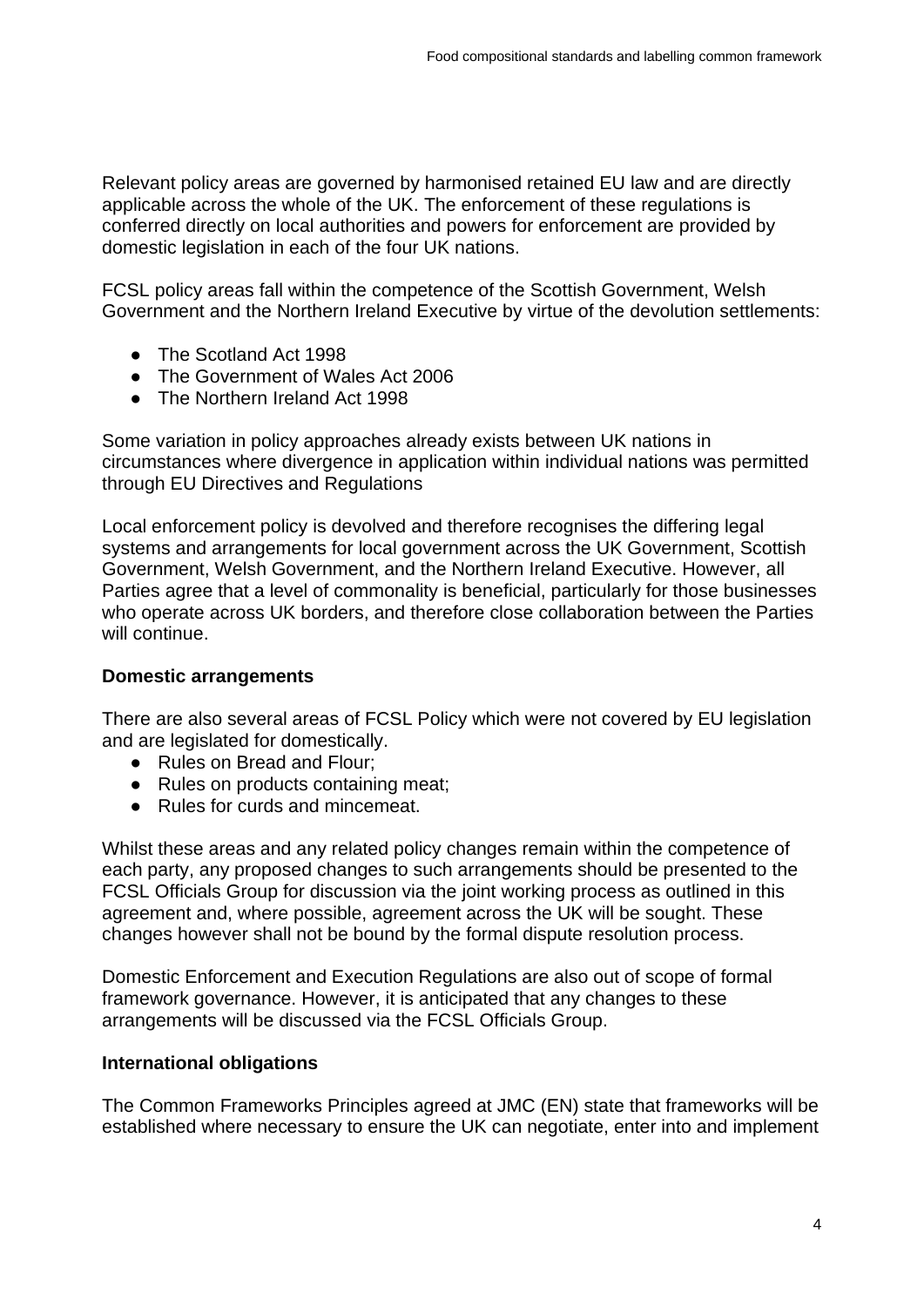new trade agreements and international treaties, and ensure compliance with international obligations. These principles were established in the context of an ambition for close working between the UK Government, Scottish Government, Welsh Government and the Northern Ireland Executive on reserved matters that significantly impact devolved responsibilities in Common Frameworks.

Common Frameworks will allow the Parties, in a timely manner, to ascertain the impact of international trade on managing UK policy divergence. All Parties to the framework will consider any impact in a way that meets the requirements of the JMC (EN) principles. Common Frameworks will afford an opportunity to consider any implications stemming from international trade which have a direct bearing on the operation of a Common Framework. The scope of this consideration will not extend beyond Common Frameworks.

International policy formulation will be developed in line with the appropriate inter-Governmental structures. International obligations will be implemented in line with these agreements. In this respect, the Parties will automatically use any updated IR Concordat, and the wider outcomes of the Joint IGR Review, as the basis for such international considerations.

The international obligations that apply to this area are:

#### **International trade**

EU and third countries will likely be looking for robust assurance on food standards before signing trade deals. The UK will be looking for robust assurance on food standards before signing trade deals with the EU and third countries.

#### **International compositional standards & food labelling standards**

This framework is designed to ensure the UK can continue to fulfil international obligations such as Codex and WTO membership.

#### **Northern Ireland considerations**

The Agreement on the Withdrawal of the United Kingdom from the EU sets out the current arrangements where, although remaining within the UK's Customs Territory, Northern Ireland will remain aligned with the EU.

The following paragraphs of Annex 2 of the Northern Ireland Protocol are relevant to this framework.

- 8 Goods General provisions
- 29 Food General
- 31 Food Ingredients, Traces, Residues, Marketing Standards
- 33 Food Other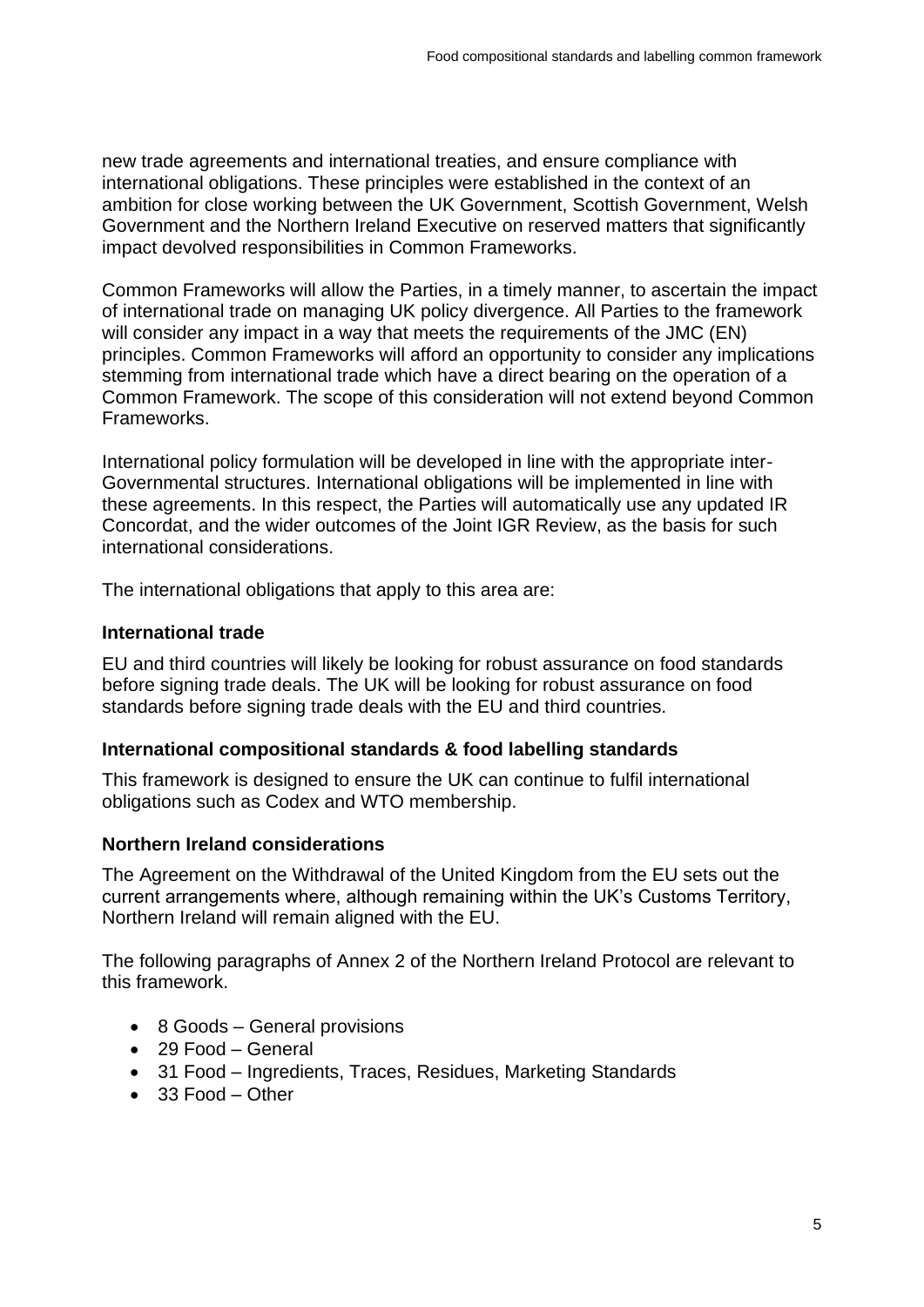This framework reflects the specific circumstances in Northern Ireland that arise as a result of the Protocol and remains UK wide in its scope. As such decision making and information sharing will always respect the competence of all parties to the Framework and in particular the provisions in Article 18 of the Protocol on democratic consent in Northern Ireland.

Where one or more of UK Government, the Scottish Government or the Welsh Governments propose to change rules in a way that has policy or regulatory implications for the rest of the UK, or where rules in Northern Ireland change in alignment with the EU, the Framework is intended to provide governance structures and consensus-based processes for considering and managing the impact of these changes.

As rules evolve to meet the emerging regulatory needs of the UK, Scottish and Welsh Governments, this framework will ensure the full participation of Northern Ireland in discussions such that the views of the relevant Northern Ireland Executive Minister(s) are taken into account in reaching any policy or regulatory decisions by the UK, Scottish or Welsh Governments.

Where rules in Northern Ireland change in alignment with the EU, the Framework will form the basis of a mechanism to ensure consideration by the four governments of any changes, and will enable them to determine any impacts and subsequent actions arising from these changes.

Where issues or concerns raised by the relevant Northern Ireland Executive Minister(s) in respect of GB-only proposals have not been satisfactorily addressed, they will have the right to trigger a review of the issue as set out in the dispute resolution process at section 12 of this document.

#### **Interdependencies / exclusions**

When referring to Food Information to Consumers, Fish Labelling and Food Composition, this framework does not cover those areas covered by other frameworks, specifically:

- Nutrition Labelling Policy. The Nutrition Related Labelling and Compositional Standards (NLCS) Common Framework is being developed by the Department for Health and Social Care (DHSC) Food Standards Agency Northern Ireland, Food Standards Scotland, and the Welsh Government (covered within EU 1169/2011, Chapter 4, Section 3, articles 29-35).
- Allergen Labelling Policy. The Food and Feed Safety and Hygiene Common Framework is being developed by Food Standards Agency and Food Standards Scotland (covered within EU 1169/2011, Chapter 4, Section 2, Article 21)

Marketing standards issues pertaining to dairy designations will be considered in line with the Agricultural Support Framework. Where policy changes pertain to the labelling elements of dairy designations, these shall be in scope of this framework.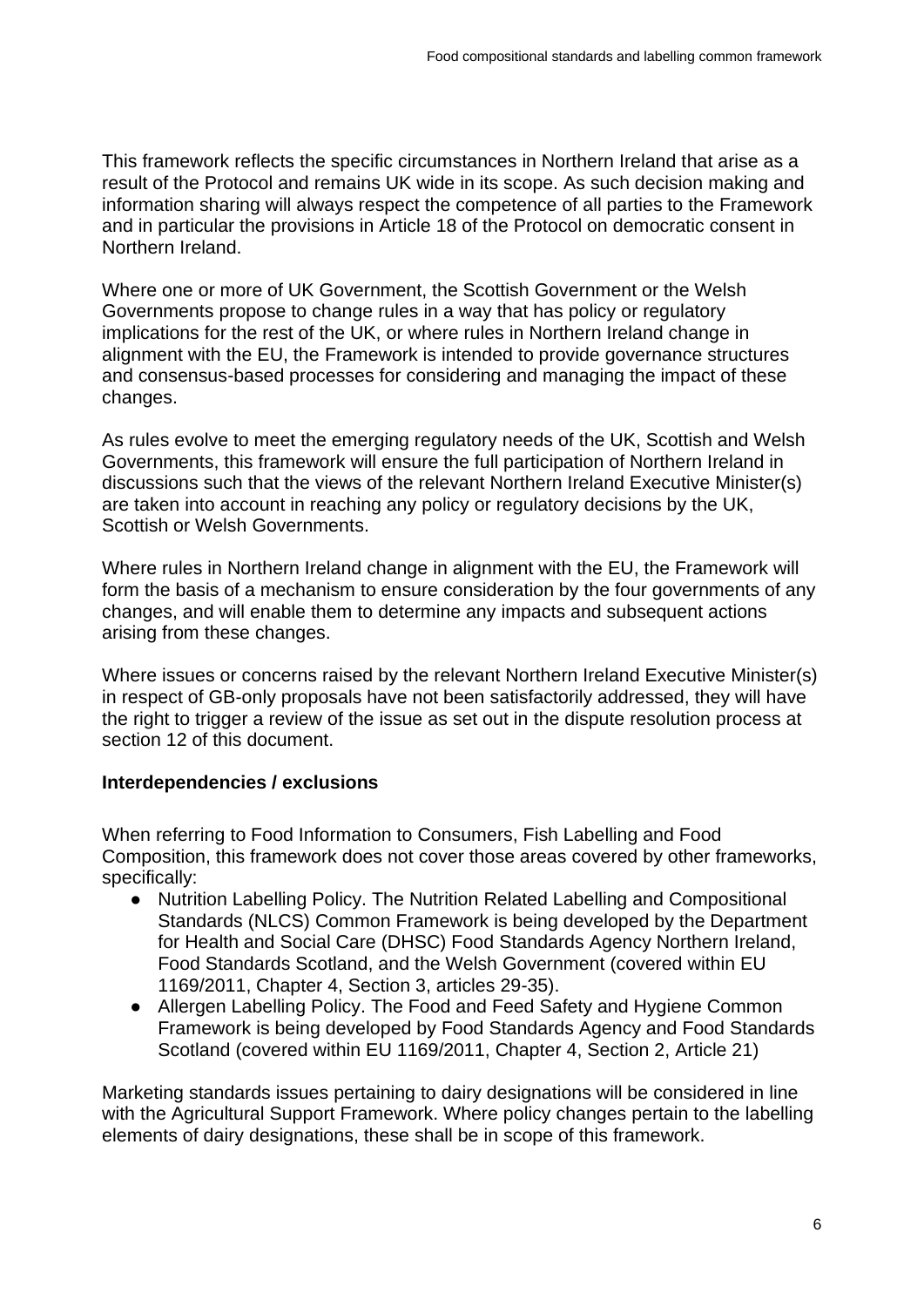#### **3. Definitions**

- Food Standards Scotland (FSS) is the independent public sector food body working to protect public health and wider consumers' interests in relation to food in Scotland.
- Food Standards Agency (FSA) is the independent government department working to protect public health and consumers' wider interests in relation to food in England, Wales and Northern Ireland.
- The Department for Environment Food and Rural Affairs (Defra) is the UK government department responsible for safeguarding the UK's natural environment, supporting its food and farming industry, and sustaining a thriving rural economy.
- A Concordat is a multilateral political agreement, which indicates a common line of action. It is often used where a legal commitment would not be required or appropriate.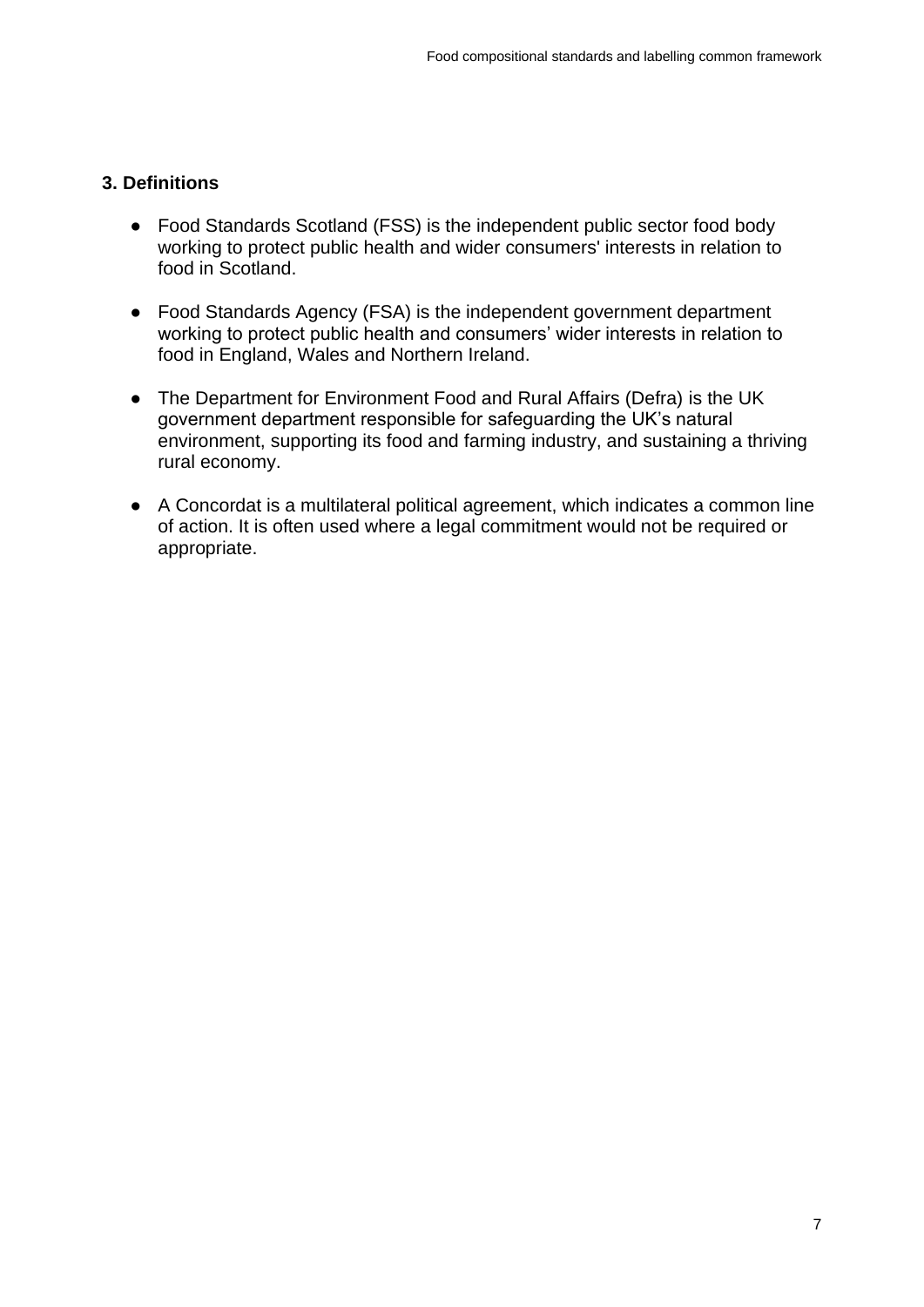# <span id="page-10-0"></span>Section 2: Proposed breakdown of policy area and framework

#### **4. Summary of proposed approach**

#### **Legislation**

The arrangements within this agreement do not require additional legislation. This framework will be implemented through a non-legislative agreement. The need for any additional legislation is expected to be limited to bespoke areas as agreed by all Parties to support the effective functioning of the framework once it is implemented.

This framework recognises the shared views of all the parties that a common framework is desirable across the UK and aims to enable the functioning of the UK Internal Market whilst acknowledging the potential for policy divergence. It also aims to ensure that future Free Trade Agreements can be completed on a UK wide basis whilst recognising the JMC(EN) common frameworks principles).

#### **JMC(EN) frameworks principles**

The Parties agree that the approach summarised within is sufficient according to Section 1 of the JMC(EN) Frameworks Principles (see Annex A for the full list of principles) to:

- Enable the functioning of the UK internal market, while acknowledging policy divergence.
- Ensure compliance with international obligations.
- Ensure the UK can negotiate, enter, and implement new trade agreements and international treaties.

The reason this policy area falls under these principles is that the framework provides a basis through which decision-making regarding FCSL policy can be agreed between the Parties.

#### **Collaborative working**

There is a need for continued robust policy development with the involvement of, and technical expertise from, all four nations, including the need to fully assess the potential impacts of legislative changes on all affected stakeholders.

#### **5. Detailed overview of proposed framework: legislation (primary or secondary)** It has been agreed that no legislation is required in this area.

#### **6. Detailed overview of proposed framework: non-legislative arrangements**

A Concordat between UK government, Scottish Government, Welsh Government, and the Department of Health in Northern Ireland will provide the basis for managing and maintaining commonality in approach and minimum standards. The Concordat sets out agreements including governance arrangements.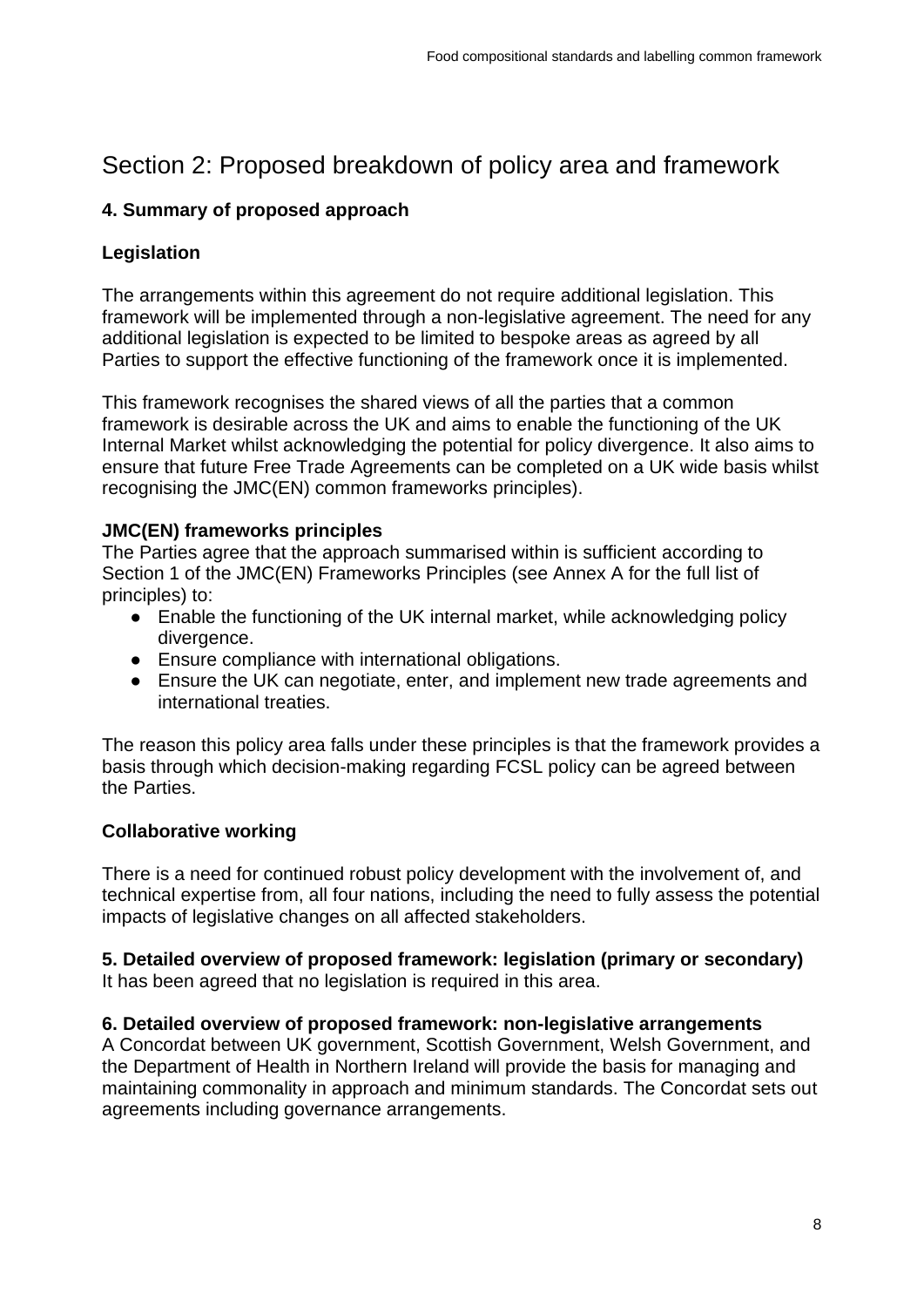#### **Contents**

The concordat will cover the following:

- 1. Introduction: context, purpose, and relevant contacts
- 2. Scope
- 3. Principles for working together
- 4. Dispute avoidance and resolution mechanism
- 5. Review and amendment mechanism (RAM)
- 6. International obligations

The concordat sets out agreements including governance arrangements, including dispute avoidance and resolution mechanism. Working arrangements (both existing and new) are established and formalised for collaboration and coordination between all Parties.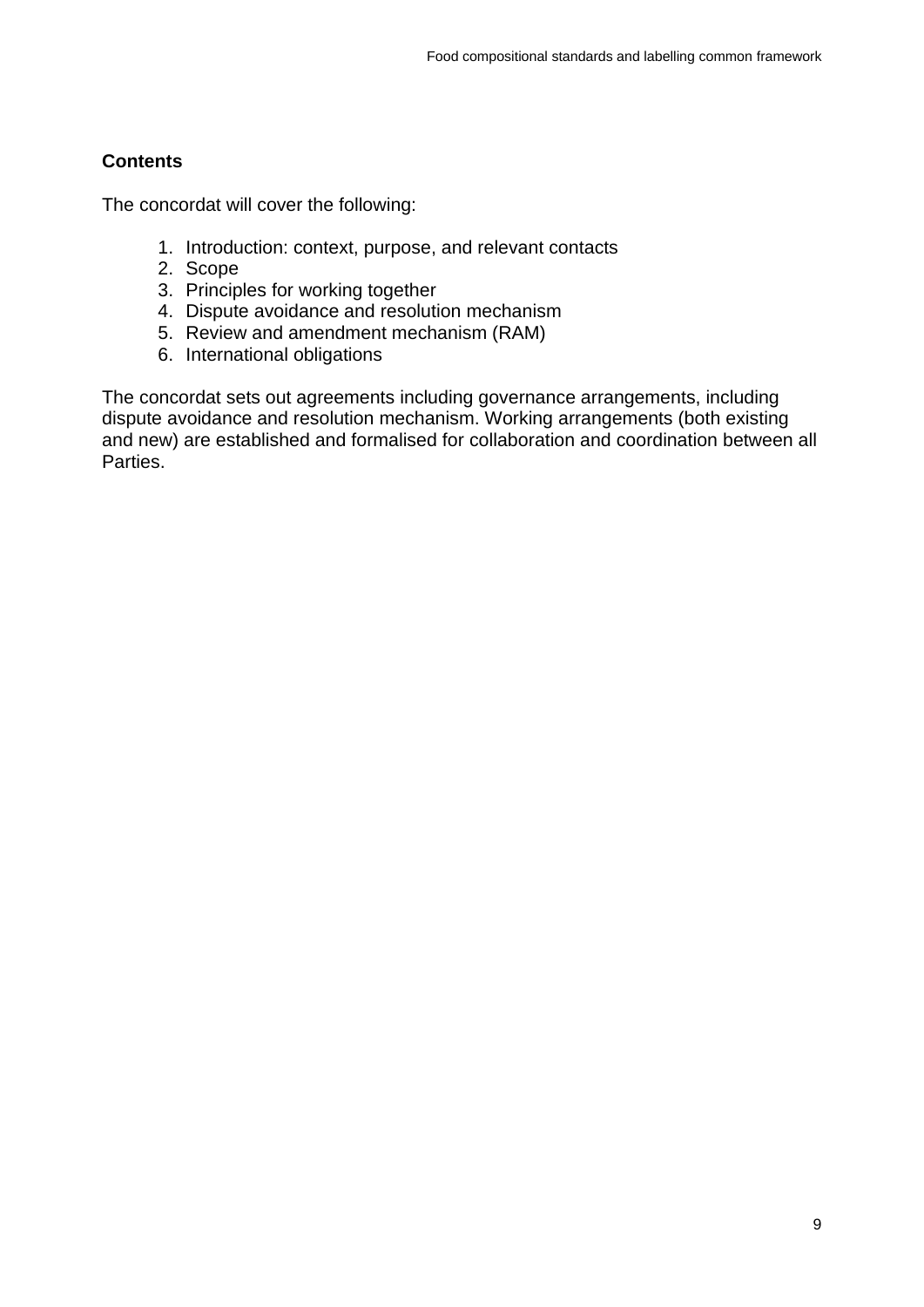# <span id="page-12-0"></span>Operational detail

## <span id="page-12-1"></span>Section 3: Proposed operational elements of framework

#### **7. Decision making**

#### **Key joint decisions that will be made through this framework**

Ministers will retain the right to make individual decisions for their nation and policy divergence across UK nations will remain possible, in accordance with the Devolution Settlements in each nation. For areas within scope of the framework however a consensus regarding the anticipated impact of a policy change and the approaches to take should first be sought, and efforts made to resolve any disputes.

Once the framework is in operation, the key joint decisions that will or could be taken by the parties to this framework are:

- Policy decisions
- Resolution of issues
- Referring issues to the overarching dispute avoidance and resolution mechanism outlined in the appropriate inter-Governmental structures.
- Reviewing and amending the framework

Policy changes should be considered in scope of this framework, subject to impact assessment / evidence consideration where:

- A Party seeks to make a change or review in an area of returning powers, within scope of the policy areas outlined in Section 2. This includes any changes to requirements, previously set out in EU Regulations and Directives and implemented separately in national law (but does not include enforcement and execution of retained EU law).
- Harmonised retained EU legislation provides scope for national measures to achieve common outcomes and so divergence is already possible e.g., national rules for curds and mincemeat provided for in regulations relating to Jam and Similar products.
- Different requirements are proposed for establishments within one nation placing products on the market solely within the territory of that nation (i.e., establishments are based in and supplying the local market only) or
- Different requirements are proposed for products produced in and placed on the market solely within the territory of one nation (i.e., products are produced and consumed exclusively in the local market only).

Policy changes should be considered outside scope of this framework where:

● Provisions relate to the enforcement and execution of retained - EU or other domestic law.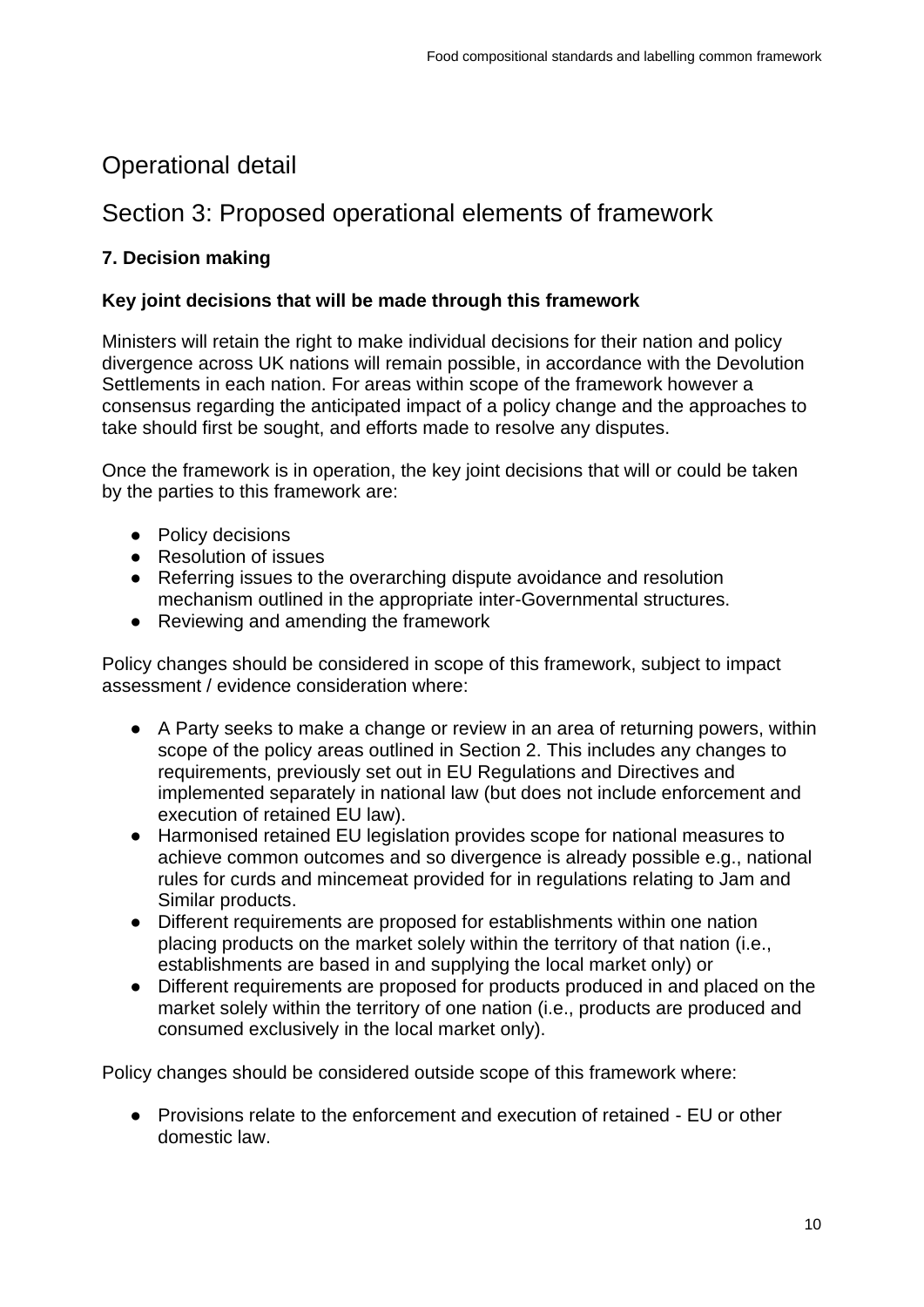#### **Decision-making fora**

The main forum for Official level discussion and decision-making will be the FCSL Officials' Group. Terms of Reference for this Group are set out in Annex B. The role of this Group will be to:

- Function as a forum for all UK nations to examine proposed amendments to, or entirely new legislation in food compositional standards and food labelling.
- Provide the opportunity to review UK wide impacts and whether a policy is appropriate to take forward on a single nation or UK wide basis.
- Provide a co-ordinated UK position on FCSL policy, resulting in clear and consistent messaging for consumers and industry.
- Facilitate multilateral policy development.
- Seek, where agreeable, to develop and agree upon common policy approaches.
- Manage potential divergence in a way that respects the Devolution Settlements.
- Coordinate FSA/FSS Board, parliamentary and stakeholder engagement and communication.
- Review and amend the framework as per the Review & Amendment Mechanism.
- Escalate issues as per the dispute avoidance and resolution process.

A flow chart detailing the joint decision-making process can be found at Annex D.

#### **Decision making principles**

The Parties to this framework shall give due consideration to the following principles when making decisions:

- That consumers have the right to clear and accurate food information, to make informed, healthy, and safe choices.
- That compliant businesses should be supported to trade across the UK with minimal barriers.

#### **Working groups**

Officials will have the ability to bring proposals for policy changes to the FCSL Officials Group. This will be done by providing the Group with a summary of the proposed change and any research and information that they have.

Should this Group decide further work is required on an issue, it will have the ability to set up working groups on a specific proposal, with relevant officials from each government being part of these groups. These working groups can be created at the request of one government to assist in further policy development.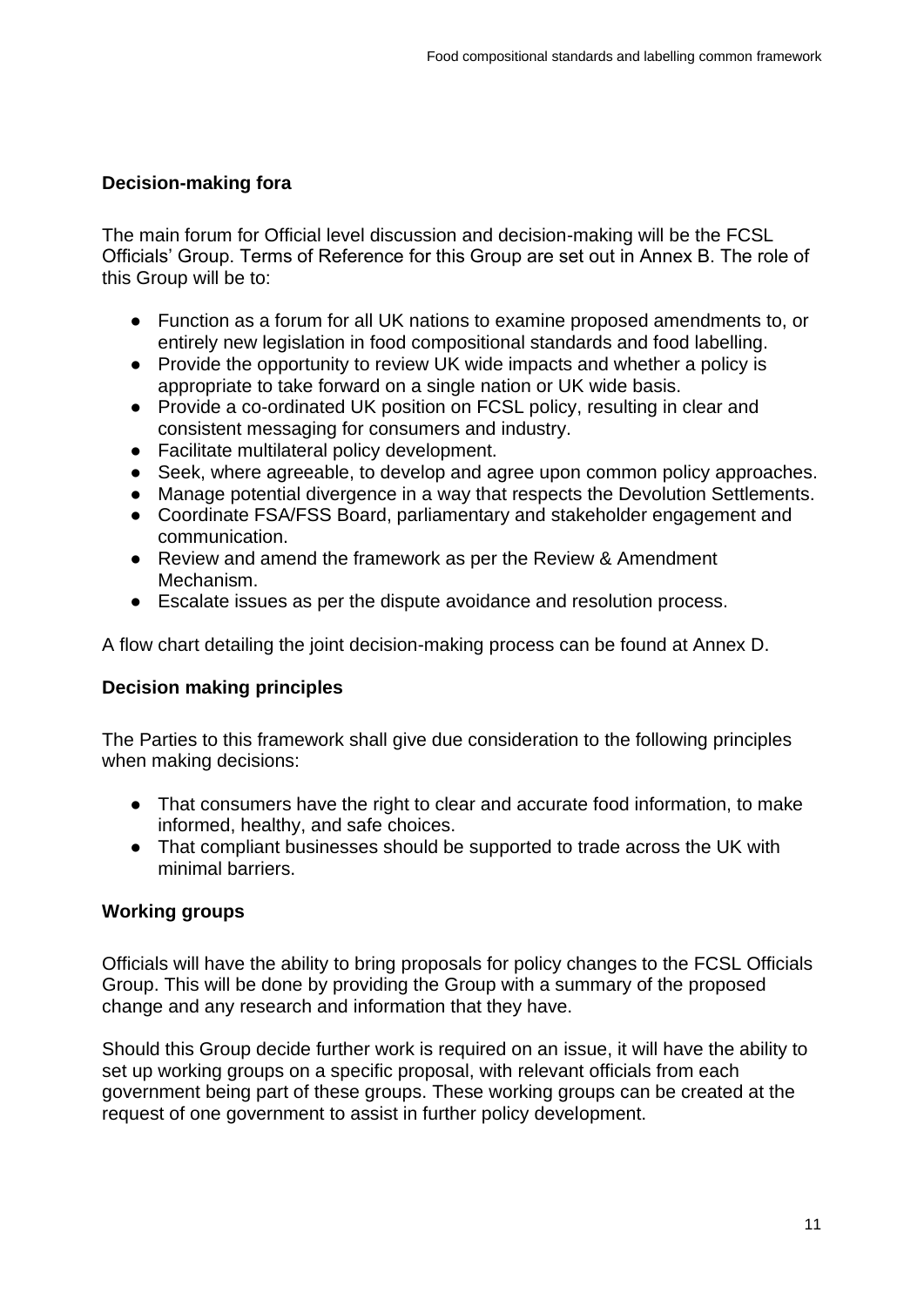Should these groups be created, they will be required to undertake working level discussions on policy proposals or changes within a timeframe agreed by the FCSL Officials Group.

Following these discussions, the Party proposing these discussions should notify the FCSL Officials Group of the proposed change and should prepare a policy paper on the specific issue under discussion.

This will then be considered by the FCSL Officials Group.

#### **Decision making responsibility**

Ministers will retain the right to make individual decisions for their governments such as making legislation. Policy divergence across the UK will remain possible, in accordance with the devolved settlements in each nation.

It is anticipated that most routine decisions will be made at Official level, however in some instances Officials may be required to defer decision making to Senior Officials or Ministers. The level of decision-making responsibility required will be assessed on a case-by-case basis and in line with each Party's ordinary working practices including agreeing work and resource planning and obtaining the necessary clearances for proposals. Where decision-making responsibility needs to be escalated, Officials will be responsible for ensuring that this is done in a suitable manner, involving the appropriate individuals, and ensuring that decision makers have access to the full extent of evidence and information.

#### **Evidence base**

It is envisaged that recommendations for most proposals will be agreed at Official level. It is therefore essential that an appropriate evidence base is developed at this level. The development of an evidence base could be carried out through:

- Commissioning further evidence from analysts.
- Commissioning further evidence from legal teams.
- Seeking advice from consumers and other external bodies.
- Engagement with industry (possibly through consultations, working groups etc.).

Where evidence is being gathered this will, where possible, be shared between the Parties.

#### **Engaging with stakeholders**

If policy officials require additional evidence to aid decision-making, external stakeholders may be requested to submit evidence or input to consultations. This will include any industry or consumer stakeholders as appropriate. Policy officials will agree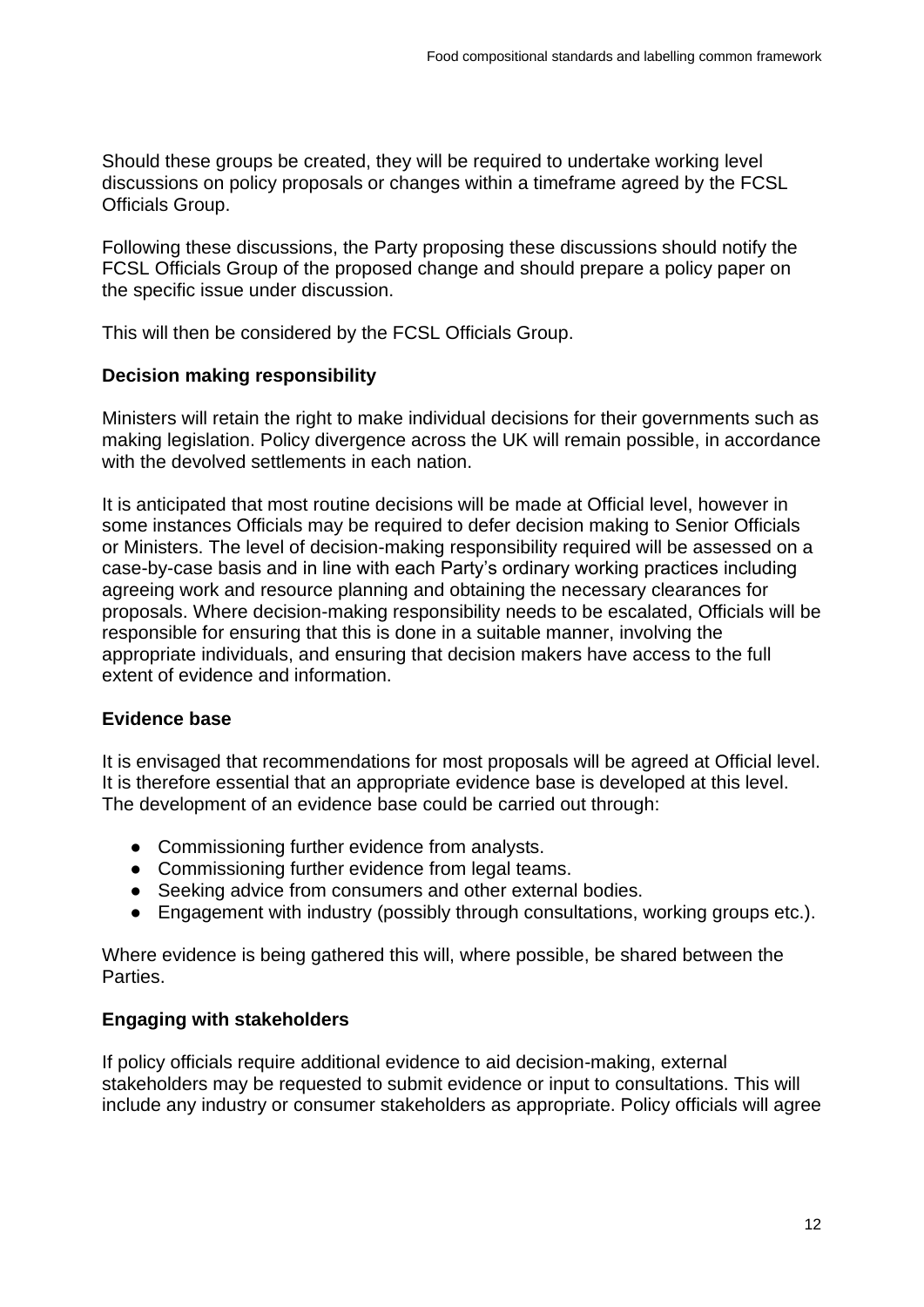policy proposals to the FCSL Officials Group prior to embarking on external consultation.

The outcomes of any agreed changes to FCSL policy in either one or more UK nations will be communicated to stakeholders in an appropriate manner.

Stakeholders' views have been sought and have informed the development of this framework.

#### **Disagreements**

The Parties to this framework have agreed that if there is a disagreement on a decision pertaining to retained EU Law, an effort will be made to resolve this issue at the lowest possible level. If an issue cannot be resolved, Parties will follow the dispute resolution process outlined in section 12 of this document.

The dispute resolution process should be only be utilised if:

- agreement cannot be reached on the anticipated impact of a policy proposal; or
- agreement cannot be reached on a common recommendation regarding an application, request, or policy proposals; or
- one or more Party considers the terms of reference/parameters agreed for the governance framework have been breached; or
- one Party considers that a JMC(EN) principle has been broken, or undue weight has been placed on one JMC(EN) principle (or part of a principle) at the expense of another.

The intention is to resolve most issues through the FCSL Officials Group meetings including the views of Senior Officials where necessary, only escalating to Ministers where official level agreement cannot be reached. When disputes are referred for Ministerial decision-making, this may include Ministerial representation from any or all the four UK Governments as appropriate.

Any issues between Parties will be recorded as this may help to inform the RAM process when it is next conducted.

#### **8. Roles and responsibilities of each party to the framework**

The following sets out the role and responsibilities of Officials and Ministers in this framework.

#### **Officials**

Hold day-to-day discussions on the policy covered by frameworks and put advice to Ministers with the rationale for the approach taken within a policy area (e.g., a UK/GBwide approach), or why divergent policies may be necessary. Officials across all Parties should convene to discuss policy issues as appropriate and to keep colleagues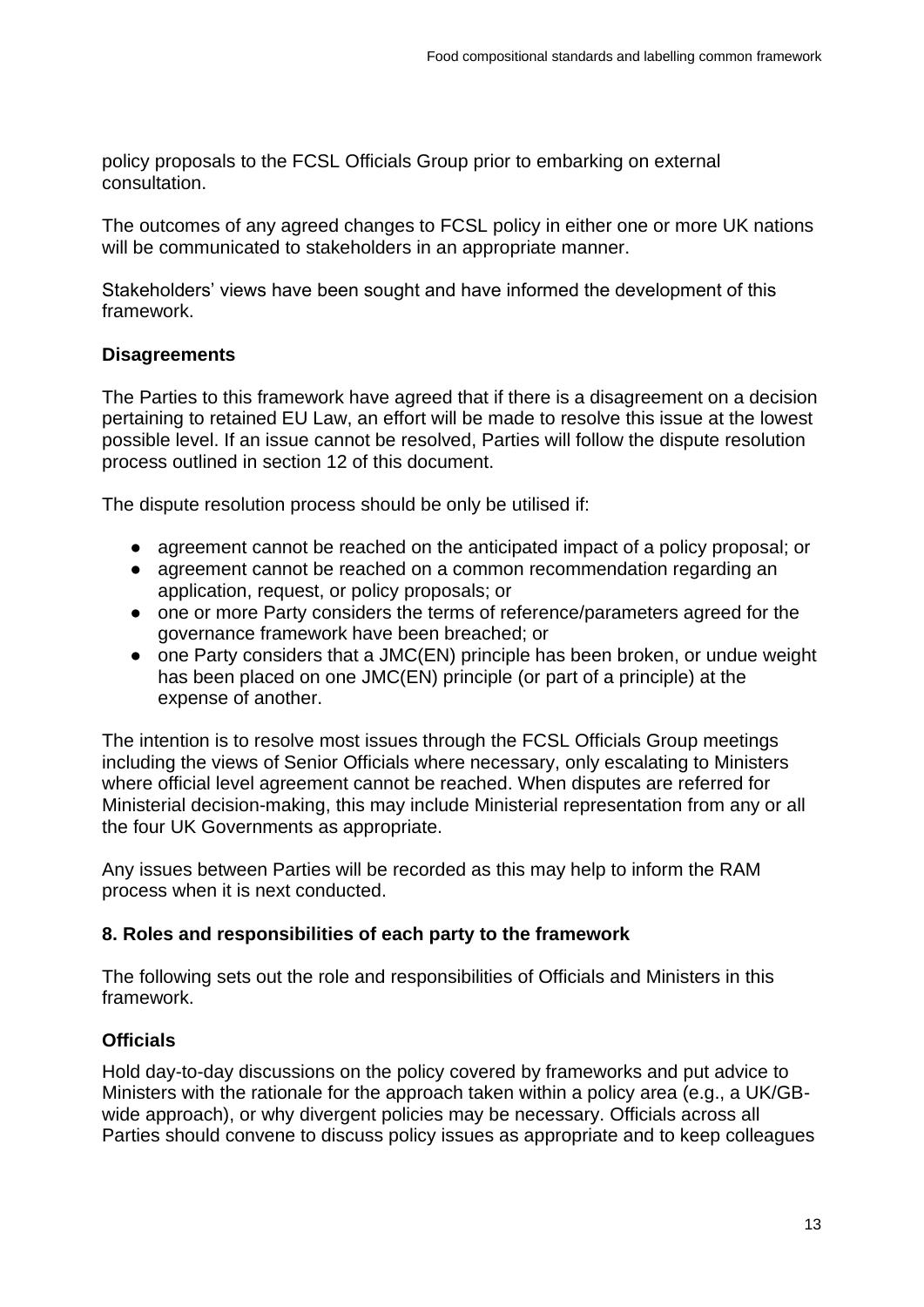regularly informed of any ramifications that policy will have across the Parties. If officials do not agree when making decisions, issues discussed at a working level can be escalated to senior officials in line with the framework's dispute avoidance and resolution mechanism.

#### **Senior officials**

Senior officials provide strategic direction on the policy areas governed by frameworks and take key operational decisions. They may review an issue as per a framework's dispute avoidance and resolution mechanism if officials are not able to agree an approach, or if Ministers have rejected advice from officials in the first instance, in another attempt to reach agreement. Senior officials should convene to discuss issues as appropriate, either by regular meetings or on an ad hoc basis.

#### **FSA and FSS Boards**

Where appropriate the boards of FSS and the FSA will consider advice and evidence available, to provide recommendations and finalise advice prior to engaging with respective Ministers.

It is expected that many of the issues considered through this process will be routine and technical; therefore, it is unlikely that in those cases the Boards would be involved before advice is provided to Ministers on these issues.

#### **Ministers**

Ministers may receive advice from their officials either concurrently across Parties as issues arise or during business as usual for individual Parties. Ministers may accept advice or they may reject it. If work is remitted to senior officials and an issue remains unresolved, the issue may be escalated to Ministers. Where Ministers are considering issues as part of the framework's dispute avoidance and resolution mechanism this could be via several media, including inter-Ministerial meetings or by correspondence.

#### **Senior ministers**

Terminology distinguishing Ministerial hierarchy is not universal across administrations. Where there is a distinction, it is likely that advice presented to a Minister who is not a Senior Minister, will be copied to a Senior Minister who may provide an additional steer if needed. In some circumstances the Senior Minister will also be the most appropriate Minister to decide and therefore the distinction between Senior Minister and Minister will not be relevant. In the case of UK Government, a Senior Minister would be a Secretary of State (SofS). In Scotland, a Senior Minister would be a Cabinet Secretary.

#### **Information sharing**

As per the appropriate inter-Governmental structures, each administration will aim to provide each other with as full and open as possible access to scientific, technical and policy information including statistics and research and, where appropriate, representations from third parties.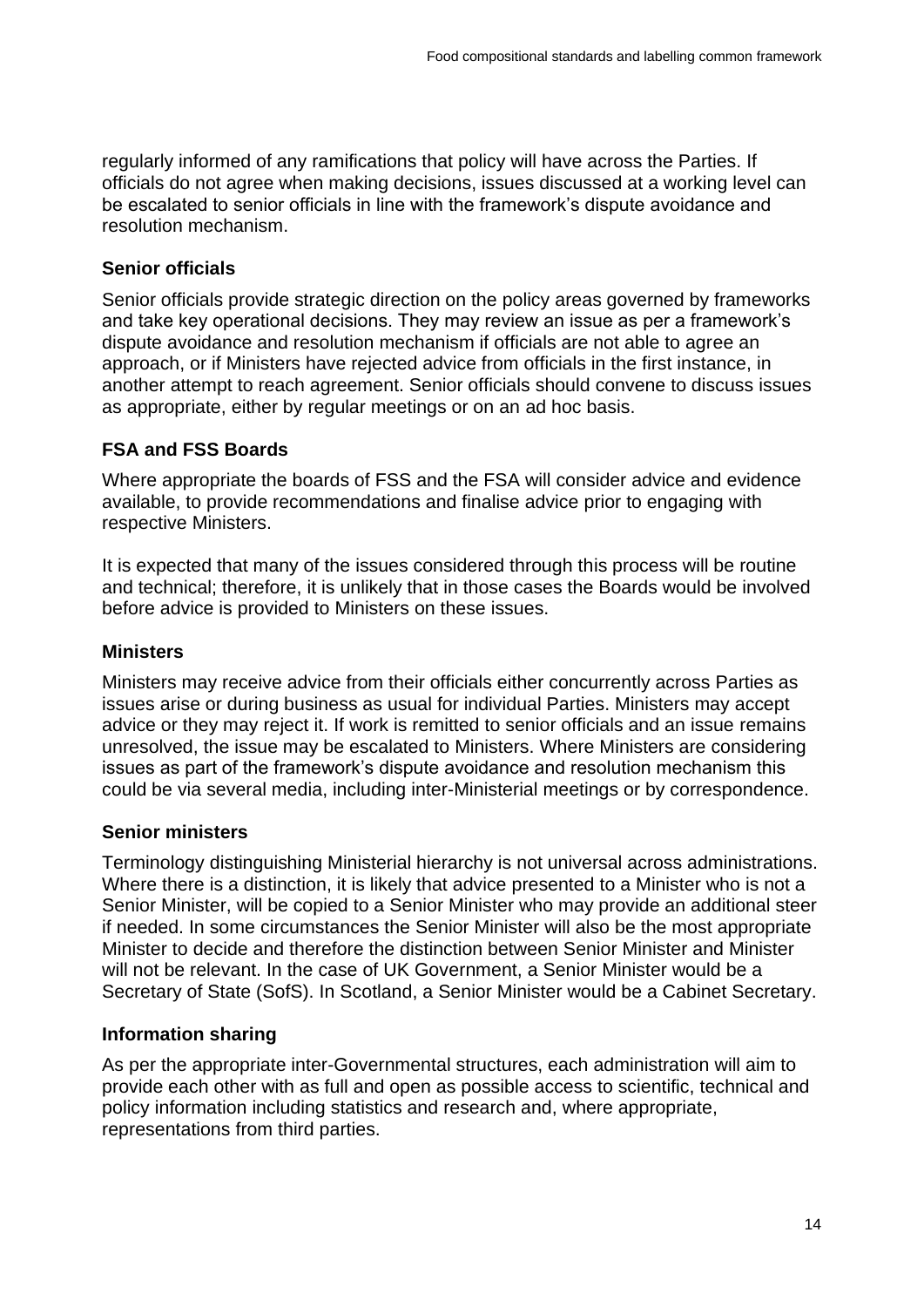#### **9. Roles and responsibilities of existing or new bodies**

#### **New bodies**

#### **FCSL officials group**

The role of this group will be to:

- Be a forum for all UK nations to examine proposed amendments to, or entirely new legislation in food compositional standards and food labelling.
- Provide the opportunity to review UK wide impacts and whether a policy is appropriate to take forward on a single nation or UK wide basis.
- Provide a co-ordinated UK position on FCSL policy, resulting in clear and consistent messaging for consumers and industry.
- Facilitate multilateral policy development.
- Seek, where agreeable, to develop and agree upon common policy approaches.
- Manage potential divergence in a way that respects the Devolution Settlements.
- Coordinate parliamentary and stakeholder engagement and communication.
- Review and amend the framework as per the RAM.
- Escalate issues as per the dispute avoidance and resolution process.

#### **10. Monitoring**

The FCSL Officials Group will meet quarterly to monitor the framework, where not otherwise monitoring during routine business. The purpose of monitoring is to assess:

- Inter-Governmental cooperation and collaboration arising from the framework.
- whether Parties are implementing and complying with the framework.
- whether divergence has taken place in contravention of the common framework principles.
- whether harmful divergence has taken place that impacts on the policy area covered by the framework.

The outcome of this monitoring will be used to inform joint decision-making going forward and the next review and amendment process. If there is an unresolved disagreement, the dispute avoidance and resolution mechanism should be used.

#### **11. Review and amendment**

This framework will be regularly reviewed and updated to ensure it remains fit for purpose. This will be achieved through the following review and amendment process. This process will be led by FCSL Officials Group, with engagement from Senior Officials and Ministers.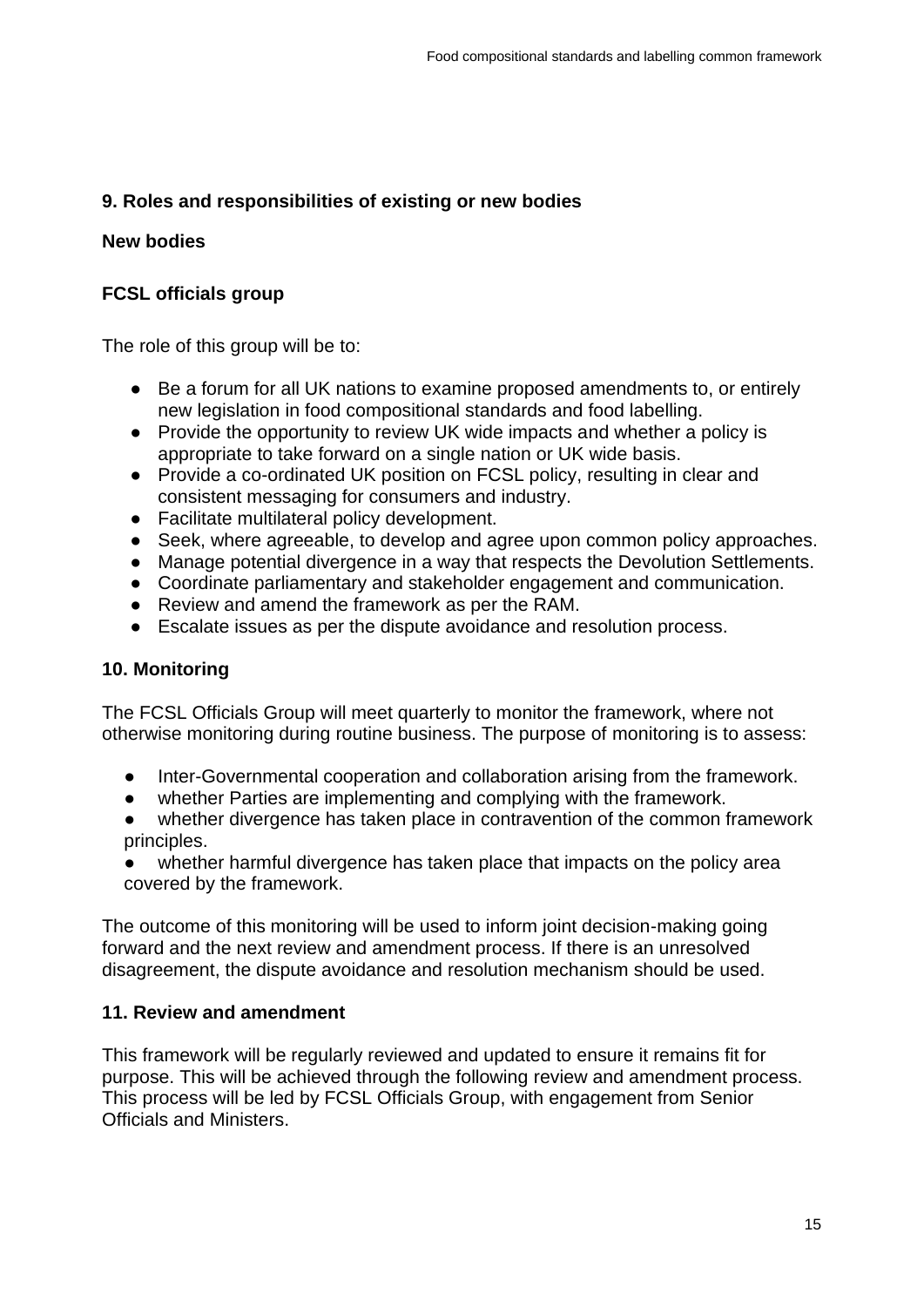#### **Process**

- The Review and Amendment Mechanism (RAM) ensures the framework can adapt to changing policy and governance environments in the future.
- There are two types of review which are outlined below. The process for agreeing amendments should be identical regardless of the type of review.
- The RAM relies on consensus at each stage of the process from the Ministers responsible for the policy areas covered by the non-legislative agreement.
- Third parties can be used by any Party to the framework to provide advice at any stage in the process. These include other government departments or bodies as well as external stakeholders such as Non-Government Organisations and interest groups.
- At the outset of the review stage, Parties to the framework must agree timelines for the process, including the possible amendment stage.
- If agreement is not reached in either the review or amendment stage, Parties to the framework can raise it as a dispute through the framework's dispute avoidance and resolution mechanism.

#### **Review stage**

Following an initial review one year after implementation a periodic review of the framework will take place every three years, in line with Official or Ministerial level meetings.

- The period of three years starts from the conclusion of a periodic review and any amendment stages that follow.
- During the periodic review, Parties to the framework will discuss whether the governance and operational aspects of the framework are working effectively, and whether decisions made over the previous three years need to be reflected in an updated non-legislative agreement.

An exceptional review of the framework is triggered by a 'significant issue'.

- A significant issue must be time sensitive and fundamentally impact the operation and/or the scope of the framework.
- The exceptional review may include a review of governance structures if all Parties agree it is required. Otherwise, these issues are handled in the periodic review.
- The same significant issue cannot be discussed within six months of the closing of that issue.

The amendment stage can only be triggered through unanimous agreement by Ministers. If Parties agree that no amendment is required, the relevant time begins again for both review types (for example, it will be three years until the next periodic review and at least six months until the same significant issue can trigger an exceptional review.)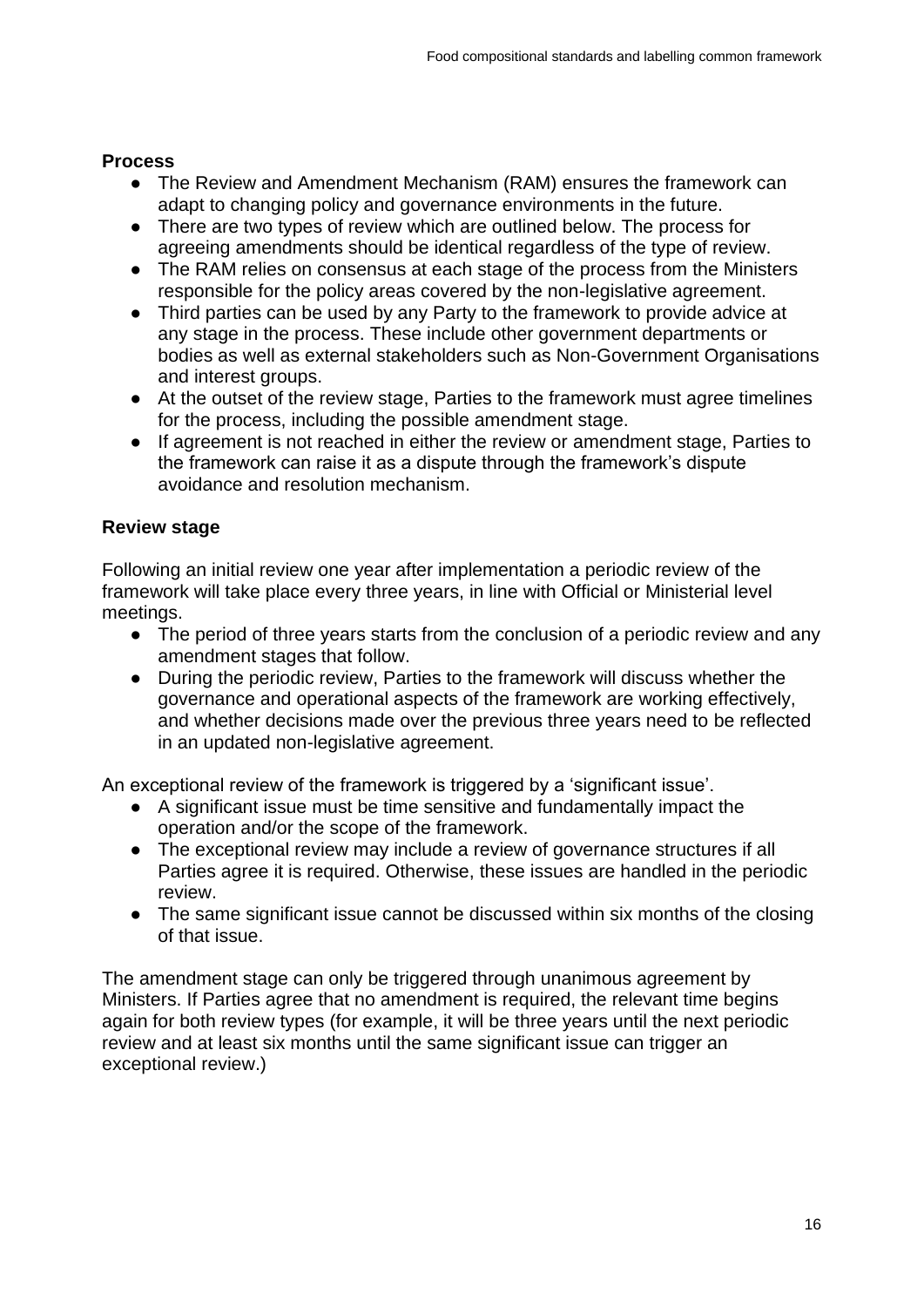#### **Amendment stage**

- Following agreement that all Parties wish to enter the amendment stage, Parties will enter into discussion around the exact nature of the amendment. This can either be led by one party to the framework or all.
- If an amendment is deemed necessary during either type of review, the existing framework will remain in place until a final amendment has been agreed.
- All amendments to the framework must be agreed by all Parties and a new nonlegislative agreement signed by all Parties.

If parties cannot agree whether or how a framework should be amended this may become a disagreement and as such could be raised through the framework's dispute avoidance and resolution mechanism.

#### **12. Dispute resolution**

Dispute resolution is anticipated to only be required in a very small number of cases. The dispute resolution process should only be utilised if:

- resolution through normal working practices (including managing divergence) has not been possible; or
- agreement cannot be reached on the anticipated impact of a policy proposal; or
- agreement cannot be reached on a common recommendation regarding an application, request, or policy proposals; or
- one or more Party considers the terms of reference/parameters agreed for the governance framework have been breached; or
- one Party considers that a JMC(EN) principle has been broken, or undue weight has been placed on one JMC(EN) principle (or part of a principle) at the expense of another.

This recognises that in some areas commonality of approach will not be needed to meet the JMC (EN) common frameworks principles and therefore an agreement to diverge would be acceptable.

The intention is for issues to be discussed and resolved at the earliest possible stage. The process will seek to provide opportunities for differences to be resolved at official level wherever possible, therefore reducing the need for escalation.

In such cases where a dispute requires escalation and formal resolution the Party or Parties initiating the change should inform the FCSL Officials Group, allowing a reasonable period for the dispute resolution process to be followed.

If required it will convene the members of the FCSL Officials Group, Parties involved and any other organisation who are party to this framework. Any additional representation required at the meeting will be agreed in advance by members of the FCSL Officials Group.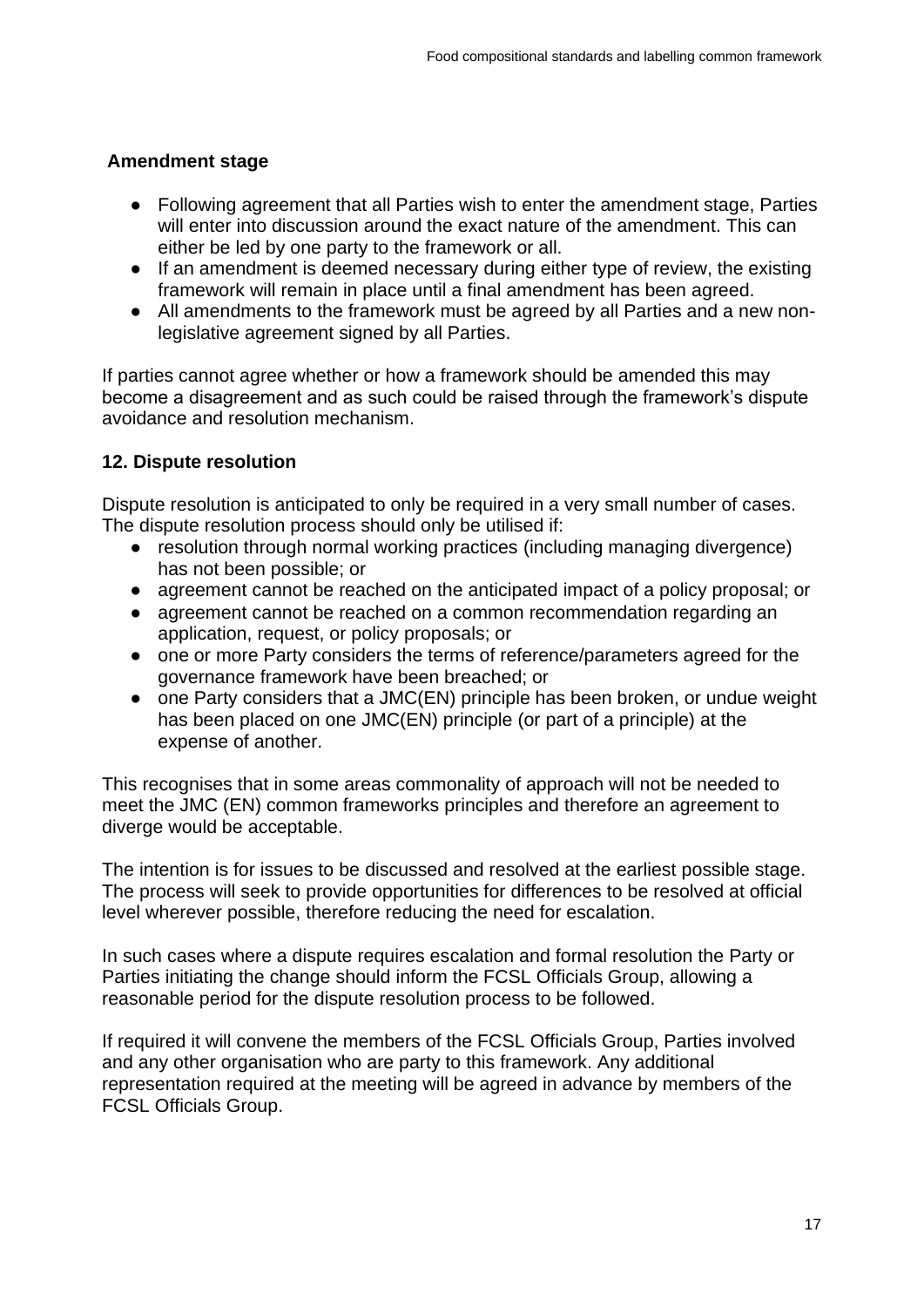The Parties to this framework have agreed that if there is a disagreement on a decision, an effort will be made to resolve this issue at official level. However, if required, a senior official from each nation will be nominated to participate in official level dispute resolution meetings. FSA and FSS Board considerations will be included here as appropriate.

When an issue is presented to the FCSL Officials Group, the position of each Party in the disagreement will be established, alongside a range of options for resolving the disagreement and criteria for an agreed outcome: These options may include but are not restricted to:

- a request for further mediation at a policy level; or
- a request for further evidence to be commissioned; or
- escalation to appropriate Ministers.

Where agreement cannot be reached at official level, senior officials will be invited to join the FCSL Officials Group as appropriate to reach an agreement. If agreement cannot be reached at senior official level the dispute will be raised to Ministers through the most appropriate channel.

In the event of a dispute being escalated to the Ministerial level, this could be a bilateral discussion between the Parties involved in the dispute, or if appropriate a multilateral discussion between Ministers from all four Governments and any other organisations who are party to this framework agreement.

In each instance, Ministers will consider the evidence gathered during official level discussions when attempting to reach an agreement on an outcome aimed at resolving the dispute. A discussion will be held based on the evidence presented with the aim of reaching an agreement on the anticipated impact of a policy proposal/ action to be taken.

Where disputes cannot be solved at Ministerial level, they shall be referred to the overarching process for dispute avoidance and resolution as outlined in the appropriate inter-Governmental Structures. That shall be used only as a final resort when issues cannot be resolved within framework governance structures.

Graphics showing the dispute resolution process is found in Annex E and F.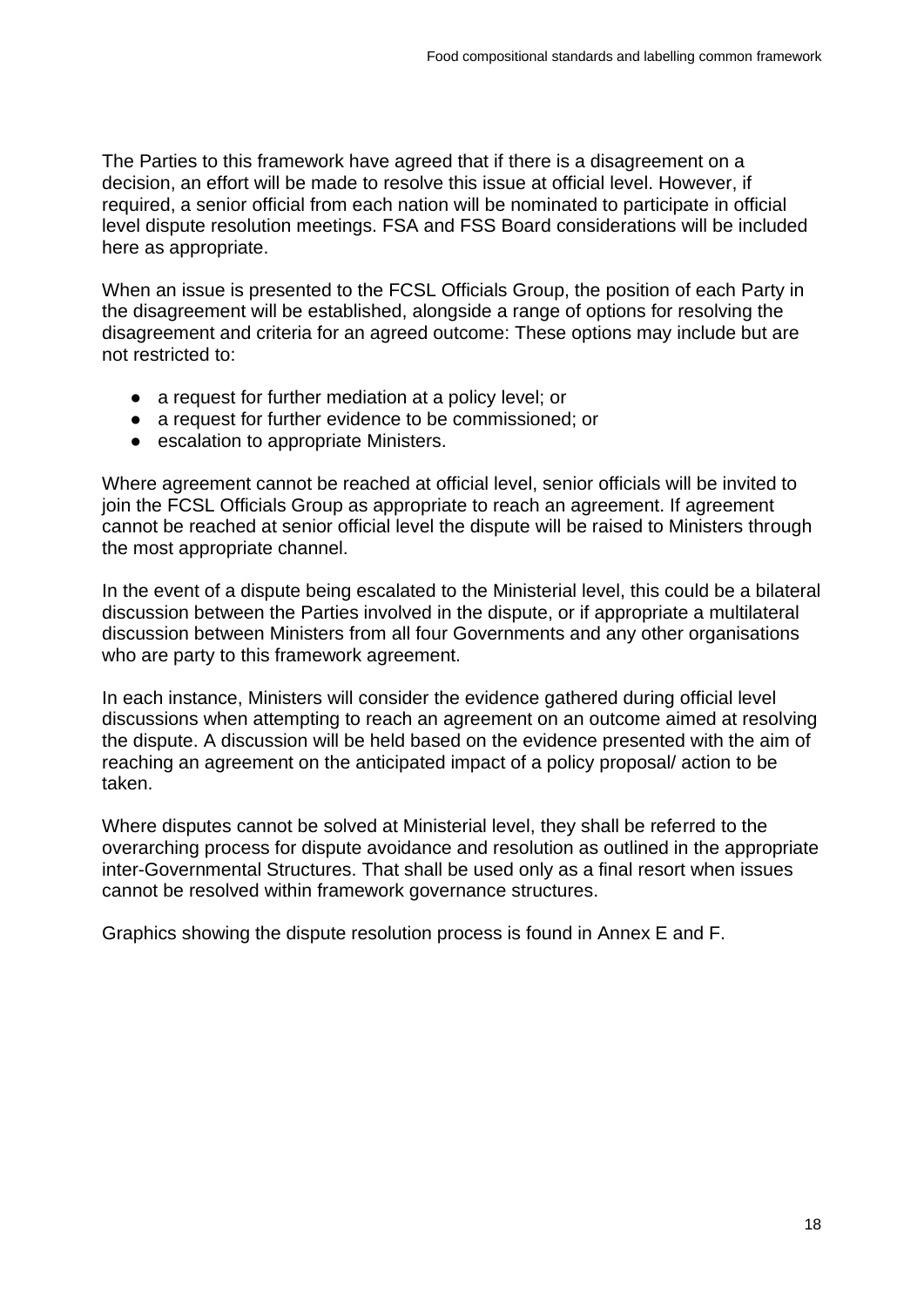# <span id="page-21-0"></span>Section 4: Practical next steps and related issues

#### **13. Implementation**

The framework has been published and implemented on a provisional basis.

#### **Next steps**

- Parliamentary scrutiny
- Ministerial agreement

The non-legislative agreement (Concordat between the four Governments) that will implement the FCSL framework will be signed.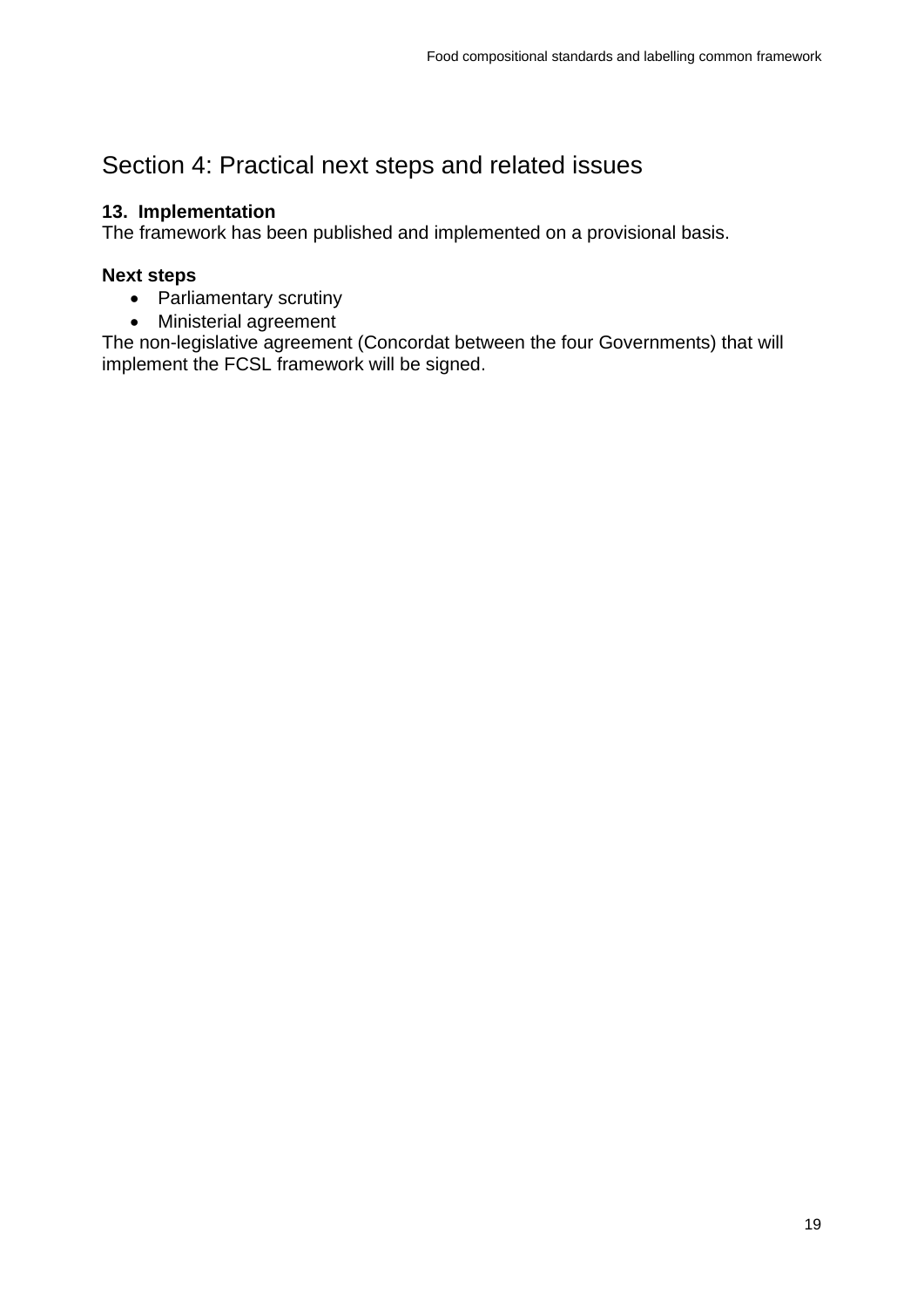# <span id="page-22-0"></span>Annex A: Joint Ministerial Committee (EU Negotiations) communique, October 2017

<span id="page-22-1"></span>Common frameworks: definition and principles

#### **Definition**

As the UK leaves the European Union, the Government of the United Kingdom and the devolved administrations agree to work together to establish common approaches in some areas that are currently governed by EU law, but that are otherwise within areas of competence of the devolved administrations or legislatures. A framework will set out a common UK, or GB, approach and how it will be operated and governed. This may consist of common goals, minimum or maximum standards, harmonisation, limits on action, or mutual recognition, depending on the policy area and the objectives being pursued. Frameworks may be implemented by legislation, by executive action, by memorandums of understanding, or by other means depending on the context in which the framework is intended to operate.

#### **Context**

The following principles apply to common frameworks in areas where EU law currently intersects with devolved competence. There will also be close working between the UK Government and the devolved administrations on reserved and excepted matters that impact significantly on devolved responsibilities.

Discussions will be either multilateral or bilateral between the UK Government and the devolved administrations. It will be the aim of all Parties to agree where there is a need for common frameworks and the content of them.

The outcomes from these discussions on common frameworks will be without prejudice to the UK's negotiations and future relationship with the EU.

### **Principles**

1. Common frameworks will be established where they are necessary to:

- enable the functioning of the UK internal market, while acknowledging policy divergence.
- ensure compliance with international obligations.
- ensure the UK can negotiate, enter, and implement new trade agreements and international treaties.
- enable the management of common resources.
- administer and provide access to justice in cases with a cross-border element; and
- safeguard the security of the UK.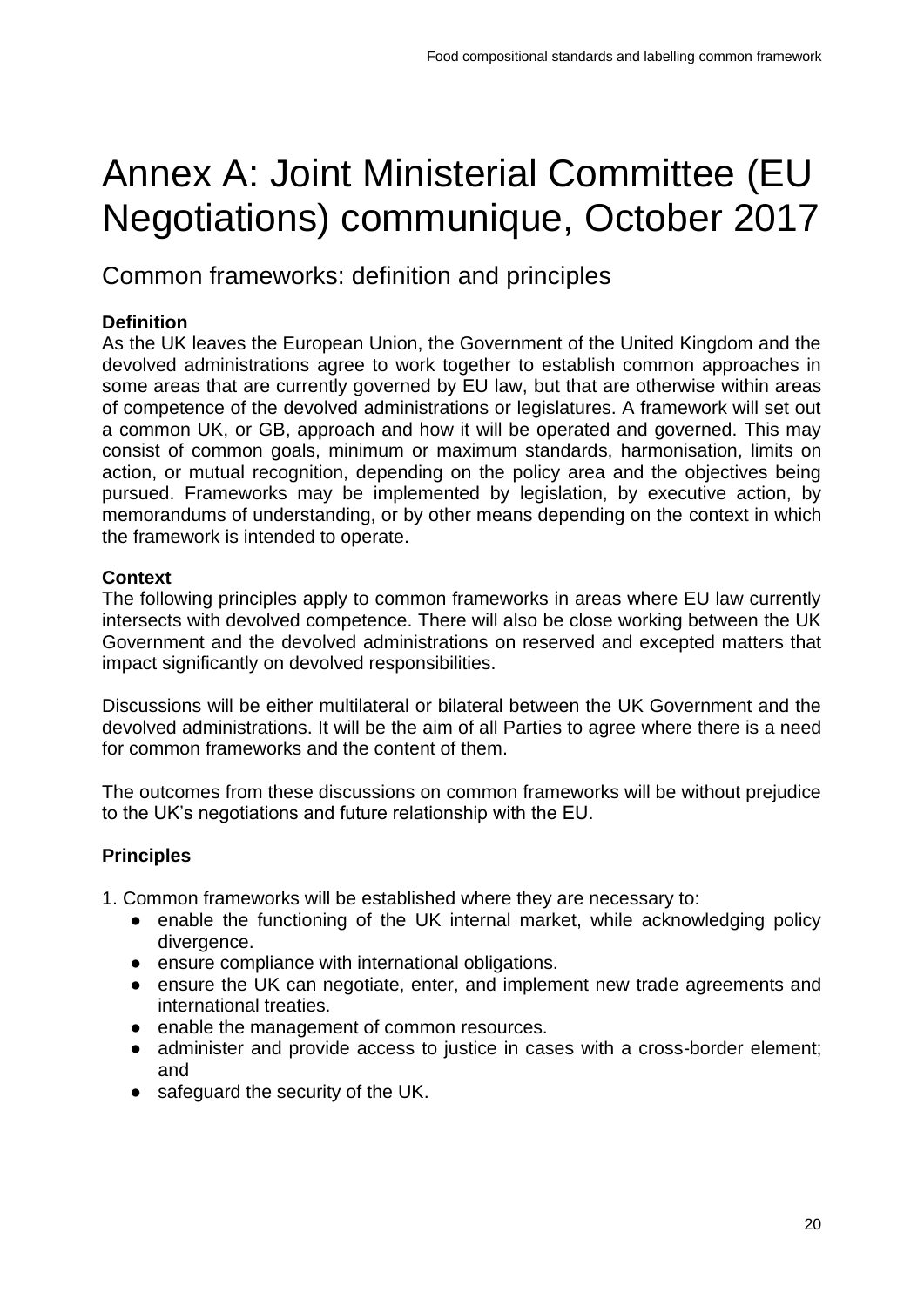2. Frameworks will respect the devolution settlements and the democratic accountability of the devolved legislatures, and will therefore:

- be based on established conventions and practices, including that the competence of the devolved institutions will not normally be adjusted without their consent;
- maintain, as a minimum, equivalent flexibility for tailoring policies to the specific needs of each territory as is afforded by current EU rules; and
- lead to a significant increase in decision-making powers for the devolved administrations.

3. Frameworks will ensure recognition of the economic and social linkages between Northern Ireland and Ireland and that Northern Ireland will be the only part of the UK that shares a land frontier with the EU. They will also adhere to the Belfast Agreement.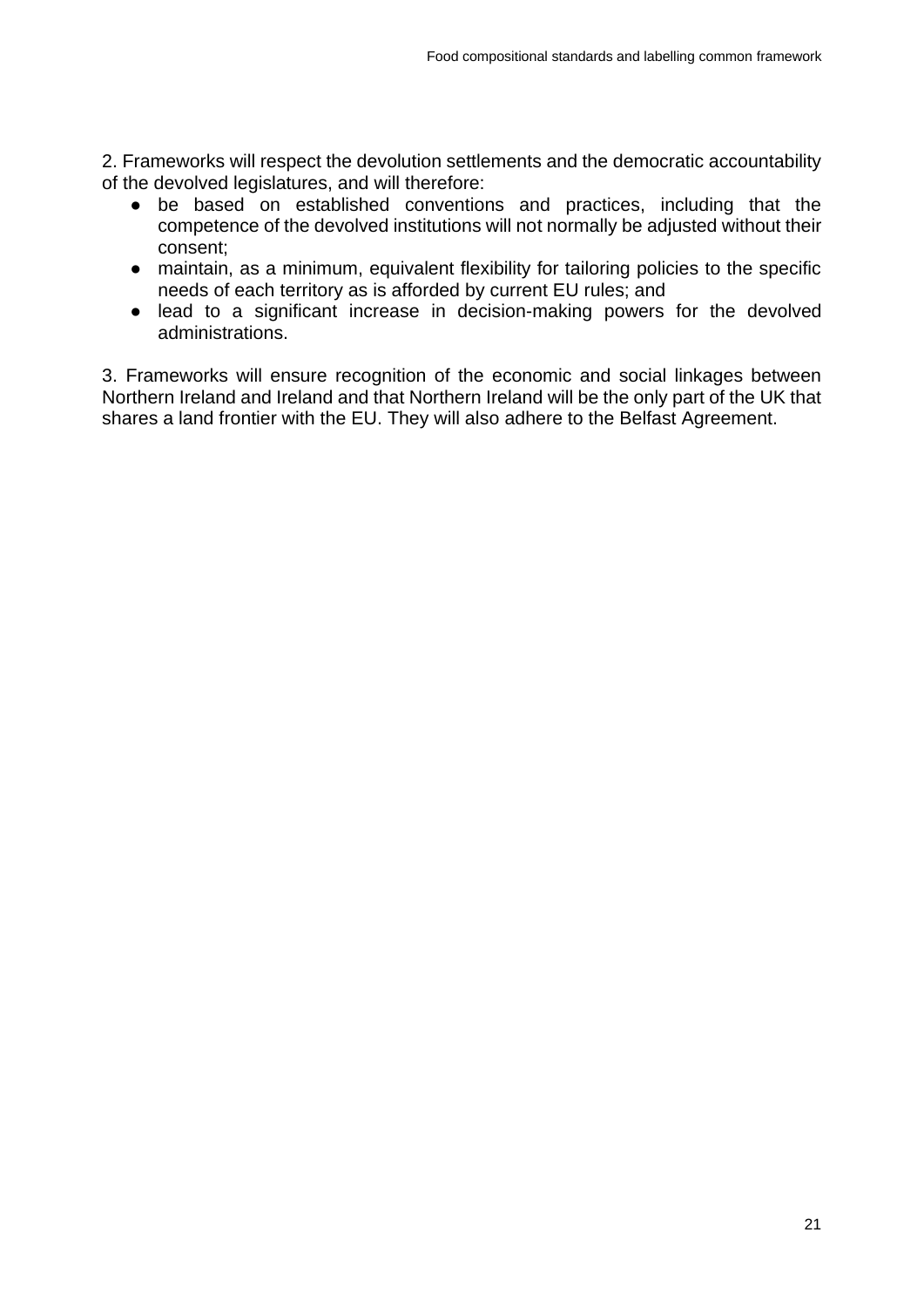# <span id="page-24-0"></span>Annex B: Terms of reference for food compositional standards and labelling officials group

#### **Purpose**

To bring together Officials from the four Parties to discuss issues relevant to Food Compositional Standards and Labelling Policy; and to make joint decisions that uphold the JMC(EN) Frameworks Principles.

#### **Objectives**

The purpose of the Food Compositional Standards and Labelling (FCSL) Officials Group is to bring together the Parties

- Be a forum for all UK nations to examine proposed amendments to, or entirely new legislation in food compositional standards and food labelling.
- Provide the opportunity to review UK wide impacts and whether a policy is appropriate to take forward on a single nation or UK wide basis.
- Provide a co-ordinated UK position on food compositional standards and labelling policy resulting in clear and consistent messaging for consumers and industry.
- Facilitate multilateral policy development.
- Seek, where agreeable, to develop and agree upon common policy approaches.
- Manage potential divergence in a way that respects the Devolution Settlements.
- Coordinate parliamentary and stakeholder engagement and communication.
- Review and amend the framework as per the RAM.
- Escalate issues as per the dispute avoidance and resolution process.

#### **Membership**

A lead Official from each nation will be nominated to participate in meetings of this fournation Group in accordance with the Framework Agreement and Concordat.

This should be at least Grade 7 level or equivalent, who will be suitably informed and can make official level decisions to reflect the importance of the Group.

A Senior Official (Grade 6 or equivalent) from each nation will be nominated to participate in official level dispute resolution meetings.

Additional officials will be invited as required.

#### **Operation of the group**

The Group will meet on a quarterly basis. The Group can also meet at the request of one of the Parties to the Framework.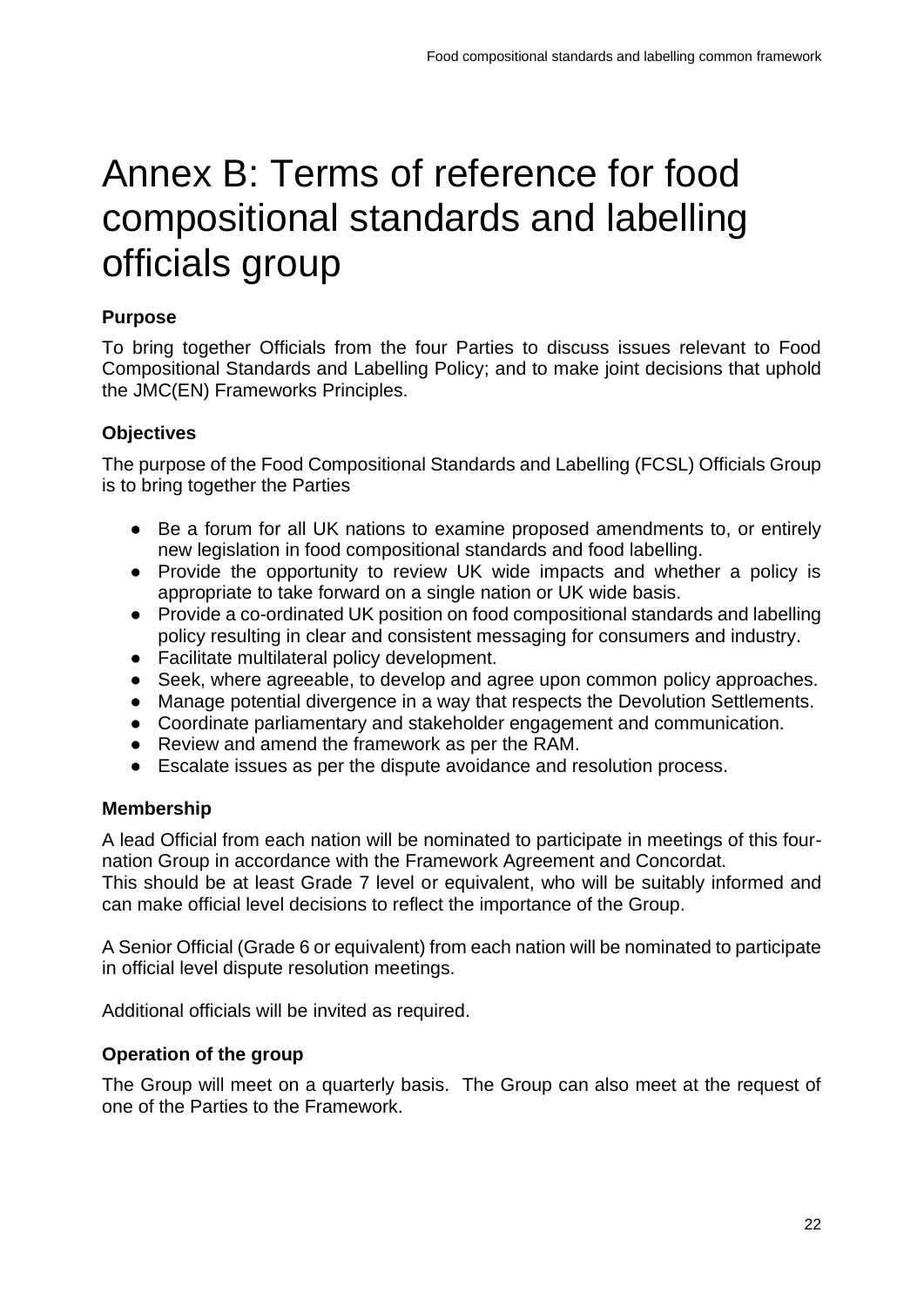The chair will rotate across the Parties and the host Party will provide the secretariat functions.

The agenda will be provided by the secretariat and will be circulated at least one week prior to the meeting. Any proposals to be shared with the group should be shared at least one week prior to the meeting.

The Parties will aim to provide each other with as full and open as possible access to scientific, technical and policy information including statistics and research and, where appropriate, representations from third parties.

Where the FCSL Officials Group decides that actions should be tasked to other working groups, or that other fora should be informed of outcomes of Group meetings, the secretariat will be responsible for this.

These Terms of Reference may be amended as necessary by a decision of the FCSL Officials Group.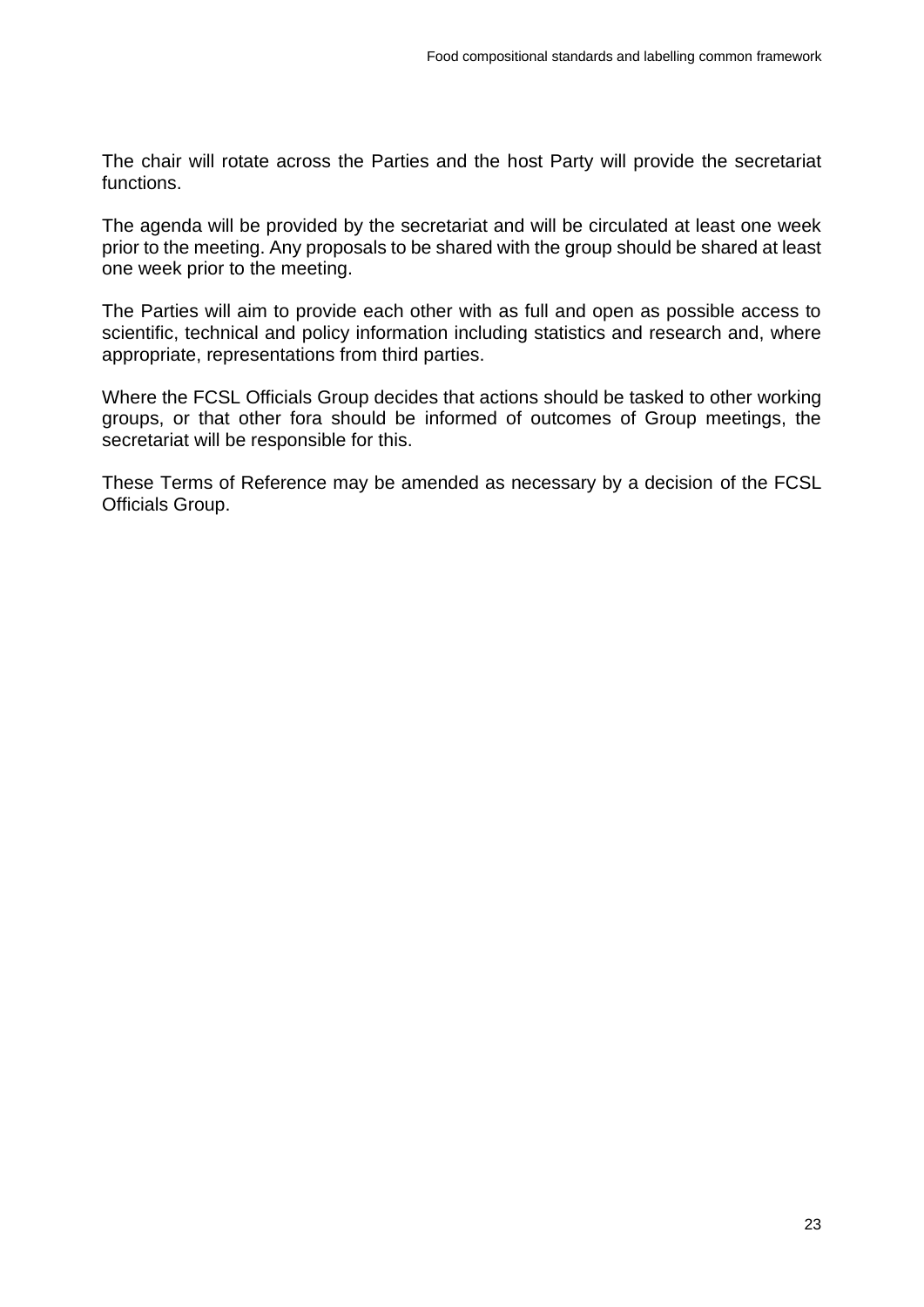# <span id="page-26-0"></span>Annex C: Legislation in scope

The elements of retained EU law in this area that intersect with devolved competence are:

- Regulation (EU) No 1169/2011 Regulation (EU) No 1169/2011 on the provision of food information to consumers and Implementing Acts (except for Chapter 4: Section 3, Articles 29-35 regarding nutrition labelling and Chapter 4: Section 2, Article 21 regarding allergen labelling).
- Commission Implementing Regulation (EU) No 1337/2013 laying down rules for the application of Regulation (EU) No 1169/2011 of the European Parliament and of the Council as regards the indication of the country of origin or place of provenance for fresh, chilled and frozen meat of swine, sheep, goats and poultry.
- Commission Implementing Regulation (EU) 2018/775 laying down rules for the application of Article 26(3) of Regulation (EU) No 1169/2011 of the European Parliament and of the Council on the provision of food information to consumers, as regards the rules for indicating the country of origin or place of provenance of the primary ingredient of a food.
- Council Regulation (EC) No 1224/2009 establishing a Community control system for ensuring compliance with the rules of the common fisheries policy – Article 58 (traceability of lots of fishery products)
- Commission Implementing Regulation (EU) No 404/2011 of 8 April 2011 laying down detailed rules for the implementation of Council Regulation (EC) No 1224/2009 establishing a Community control system for ensuring compliance with the rules of the Common Fisheries Policy – Articles 66 and 67 (definition of fishery products and traceability of lots.
- Regulation (EU) No 1379/2013 of the European Parliament and of the Council of 11 December 2013 on the common organisation of the markets in fishery and aquaculture products, amending Council Regulations (EC) No 1184/2006 and (EC) No 1224/2009 and repealing Council Regulation (EC) No 104/2000 – Articles 35 – 39 on mandatory and additional voluntary information for consumers.
- Regulation (EU) No 1308/2013 of the European Parliament and of the Council of 17 December 2013 establishing a common organisation of the markets in agricultural products – spreadable fats and dairy designations

National legislation in so far as it relates to flexibilities and national measures permitted by retained EU law. To note that the provisions relating to enforcement or execution of retained EU or other domestic law remain out of scope.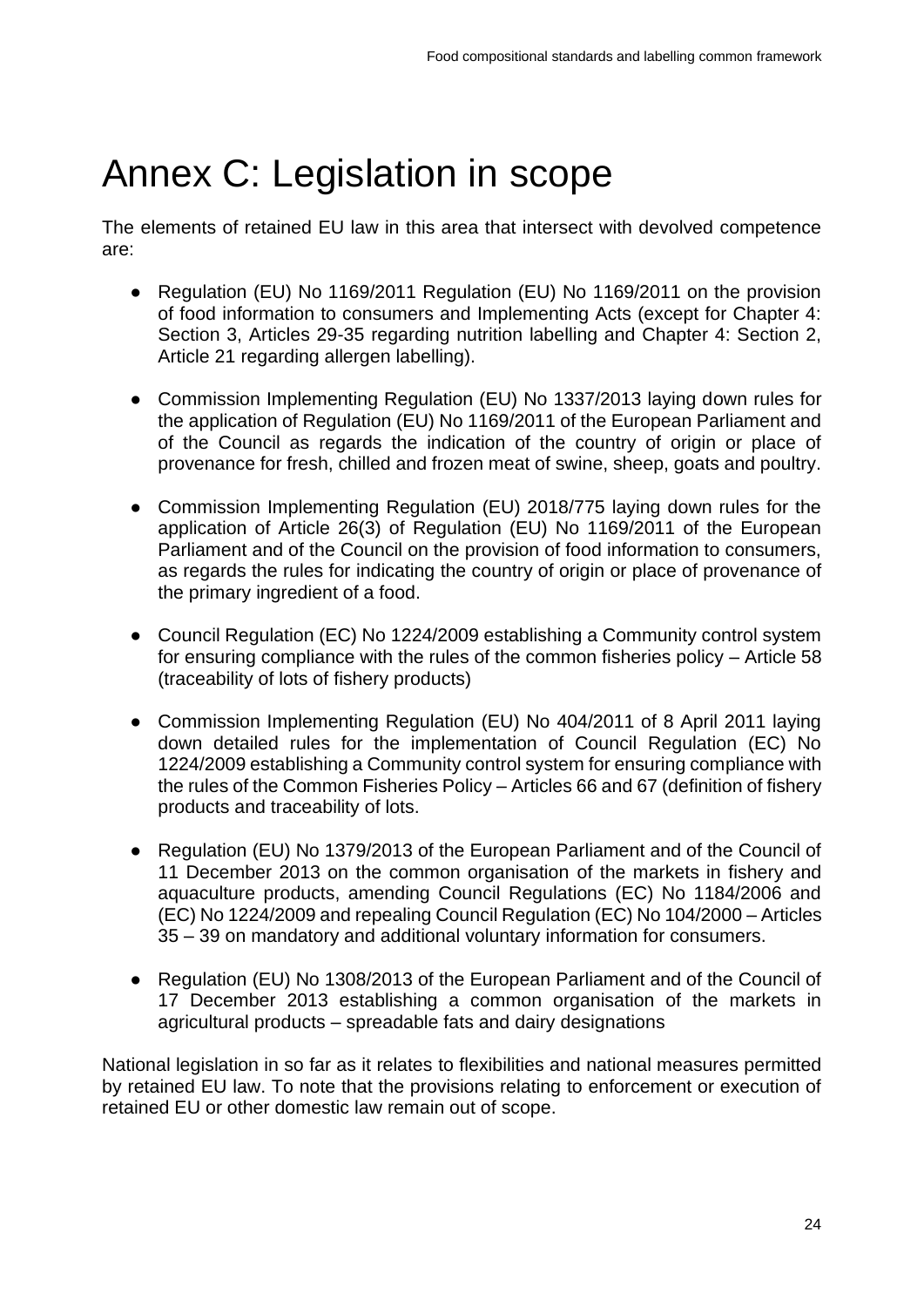National legislation (food information)

- Food Information Regulations 2014
- Food Information (Scotland) Regulations 2014
- Food Information (Wales) Regulations 2014
- Food Information Regulations (Northern Ireland) 2014

National legislation (meat)

- The Country of Origin of Certain Meats (England) Regulations 2015
- The Country of Origin of Certain Meats (Scotland) Regulations 2016
- The Country of Origin of Certain Meats (Wales) Regulations 2015
- The Country of Origin of Certain Meats Regulations (Northern Ireland) 2015

National legislation (fish traceability and consumer information)

- The Fish Labelling Regulations 2013
- The Fish Labelling (Scotland) Regulations 2013
- The Fish Labelling (Wales) Regulations 2013
- The Fish Labelling Regulations (Northern Ireland) 2013

National legislation (Spreadable fats and dairy designations)

- The Spreadable Fats (Marketing Standards) and the Milk and Milk Products (Protection of Designations) (England) Regulations 2008
- The Spreadable Fats, Milk and Milk Products (Scotland) Regulations 2008
- The Spreadable Fats (Marketing Standards) and the Milk and Milk Products (Protection of Designations) (Wales) Regulations 2008
- The Spreadable Fats (Marketing Standards) and the Milk and Milk Products (Protection of Designations) Regulations (Northern Ireland) 2008

National legislation created to implement EU Directives (as amended):

- Natural Mineral Water, Spring Water and Bottled Drinking Water (England) Regulations 2007
- Natural Mineral Water, Spring Water and Bottled Drinking Water (Scotland) (No. 2) Regulations 2007
- Natural Mineral Water, Spring Water and Bottled Drinking Water (Wales) Regulations 2015
- Natural Mineral Water, Spring Water and Bottled Drinking Water Regulations (Northern Ireland) 2015
- Cocoa and Chocolate Products (England) Regulations 2003
- Cocoa and Chocolate Products (Scotland) Regulations 2003
- Cocoa and Chocolate Products (Wales) Regulations 2003
- Cocoa and Chocolate Products Regulations (Northern Ireland) 2003
- Coffee Extracts and Chicory Extracts (England) Regulations 2000
- Coffee Extracts and Chicory Extracts (Scotland) Regulations 2001
- Coffee Extracts and Chicory Extracts (Wales) Regulations 2001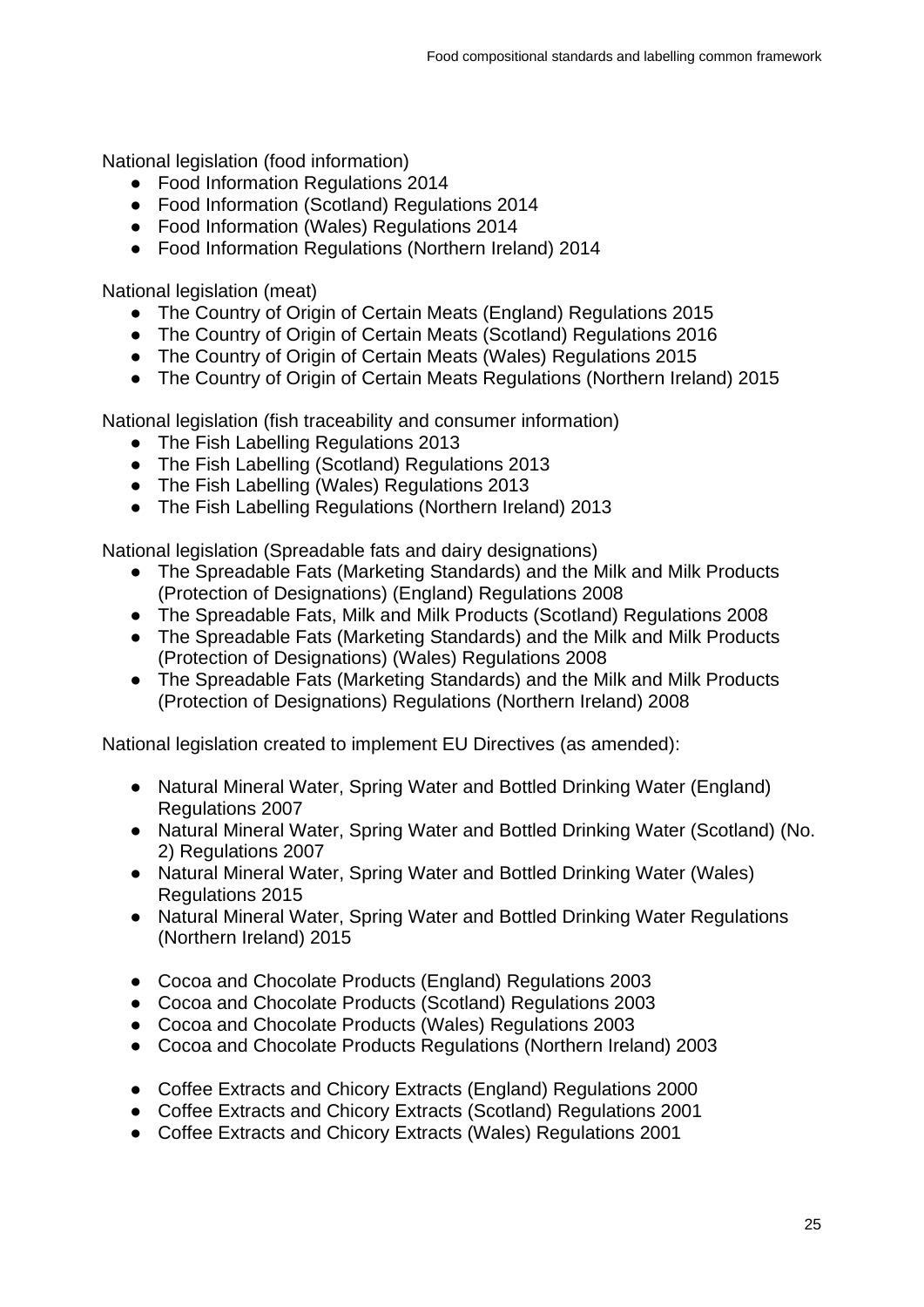- Coffee Extracts and Chicory Extracts Regulations (Northern Ireland) 2001
- Fruit Juices and Fruit Nectars (England) Regulations 2013
- Fruit Juices and Fruit Nectars (Scotland) Regulations 2013
- Fruit Juices and Fruit Nectars (Wales) Regulations 2013
- Fruit Juices and Fruit Nectars Regulations (Northern Ireland) 2013
- Honey (England) Regulations 2015
- Honey (Scotland) Regulations 2015
- Honey (Wales) Regulations 2015
- Honey Regulations (Northern Ireland) 2015
- Jam and Similar Products (England) Regulations 2003
- Jam and Similar Products (Scotland) Regulations 2004
- Jam and Similar Products (Wales) Regulations 2018
- Jam and Similar Products Regulations (Northern Ireland) 2018
- Specified Sugar Products (England) Regulations 2003
- Specified Sugar Products (Scotland) Regulations 2003
- Specified Sugar Products (Wales) Regulations 2003
- Specified Sugar Products Regulations (Northern Ireland) 2003
- Caseins and Caseinates (England) Regulations 2017
- Caseins and Caseinates (Scotland) (No. 2) Regulations 2016
- Caseins and Caseinates (Wales) Regulations 2016
- Caseins and Caseinates Regulations (Northern Ireland) 2016
- Condensed Milk and Dried Milk (England) Regulations 2015
- Condensed Milk and Dried Milk (Scotland) Regulations 2003
- Condensed Milk and Dried Milk (Wales) Regulations 2018
- Condensed Milk and Dried Milk Regulations (Northern Ireland) 2018
- Food (Lot Marking) Regulations 1996
- Food (Lot Marking) Regulations (Northern Ireland) 1996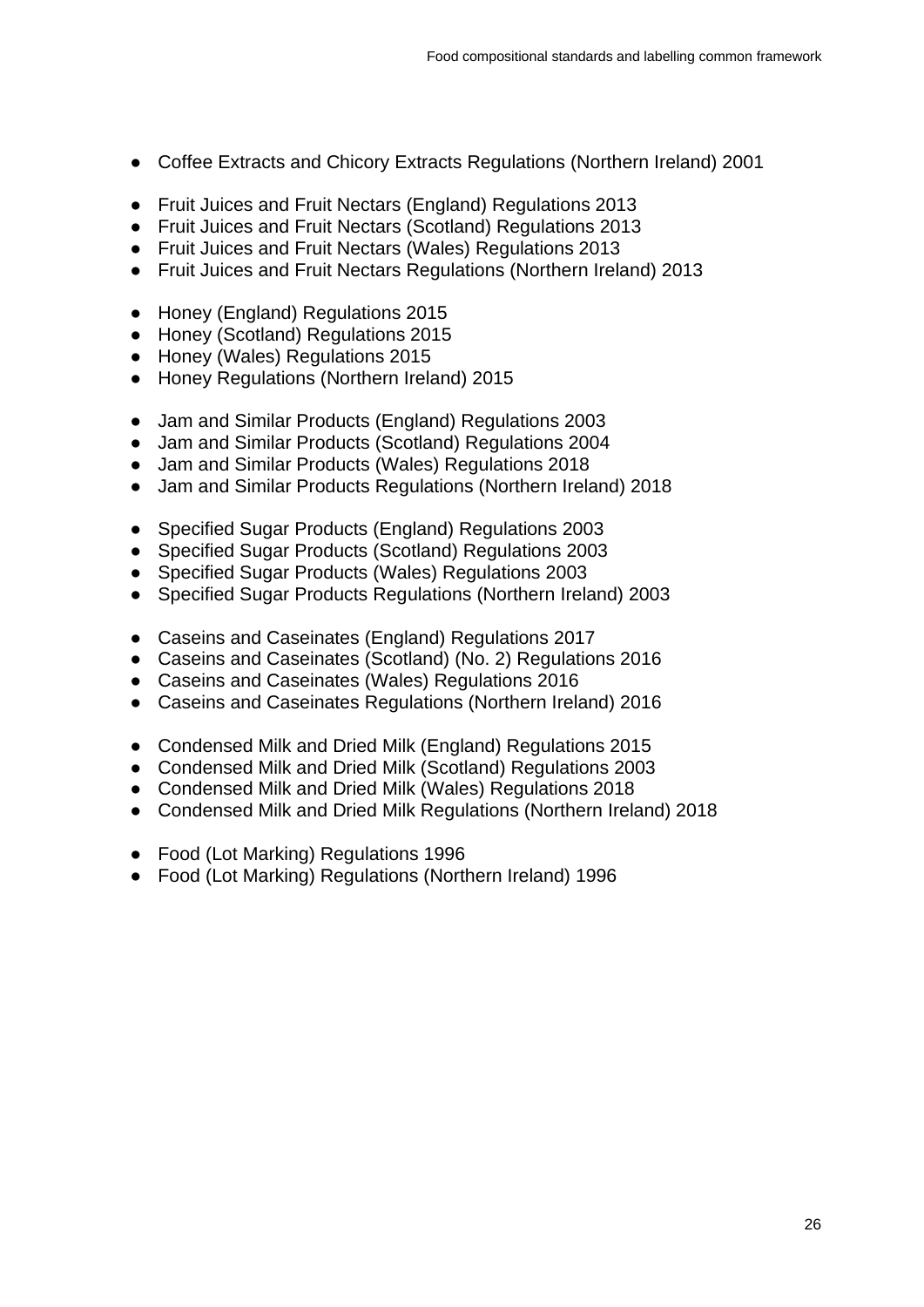# <span id="page-29-0"></span>Annex D: Joint decision-making mechanism



- Administration(s) submits initial assessment and summary of proposed change to the Food Compositional Standards and Labelling Officials Group.
- Policy officials will develop and consider more detailed evidence following initial notification.
- The administration(s) agrees not to launch a public consultation, or progress in any other material way, on the proposed change in this time.
- If required the Food Compositional Standards and Labelling Group can agree to create a working group to further discuss these issues including cross cutting issues and possible impacts.
- After an agreed period, officials submit their conclusions to the group.
- Officials agree on the potential impact of the change and raise no concerns with the change\*, the agreed proposals/plans are put to Ministers.
- Officials disagree on the potential impact of the change.
- The administration(s)decide not to proceed with the change.
- If intending to proceed with the change, the administration(s) will notify the Food Compositional Standards and Labelling Policy Officials Group and the dispute resolution process will begin.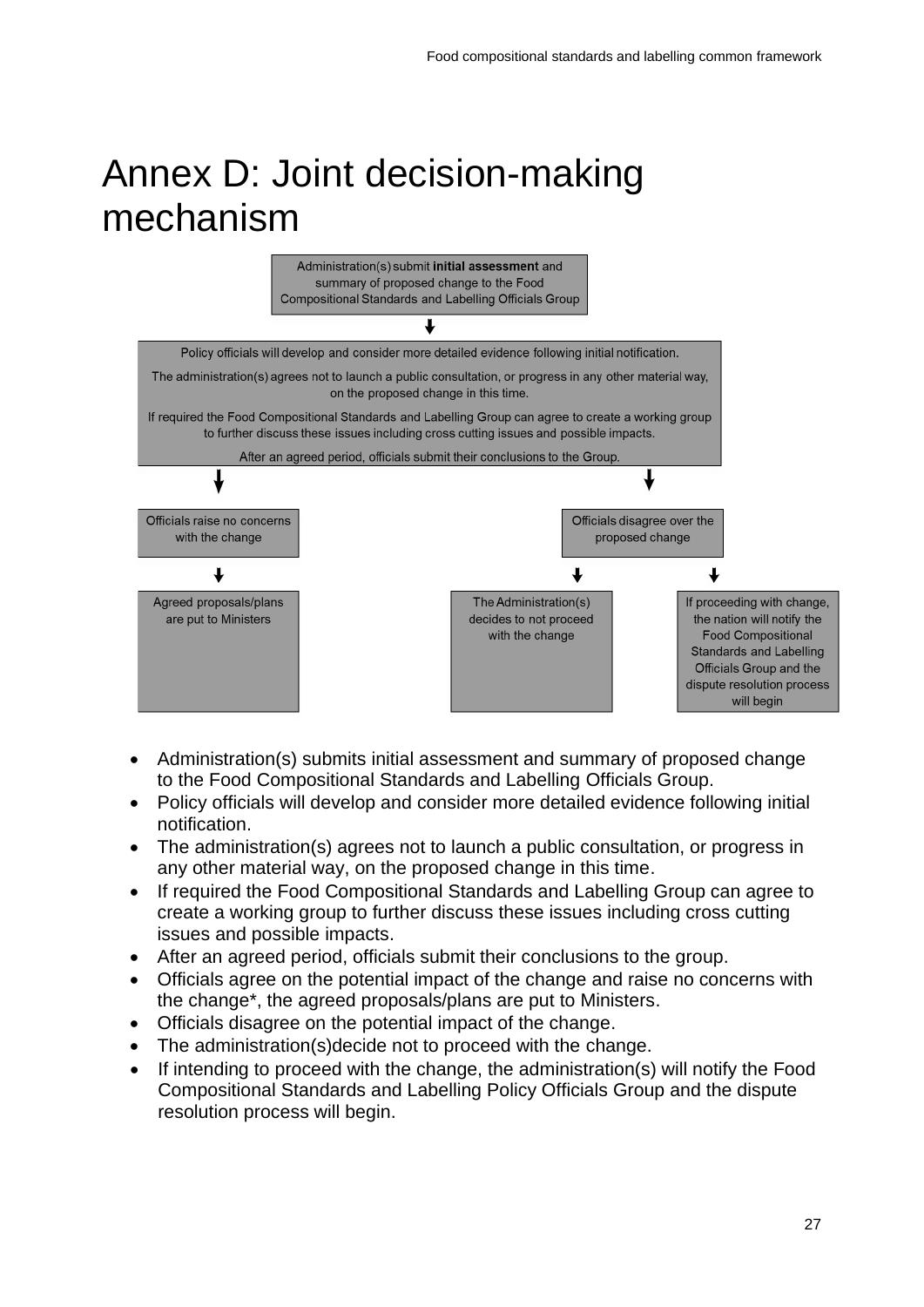# Annex E: Dispute resolution mechanism

<span id="page-30-0"></span>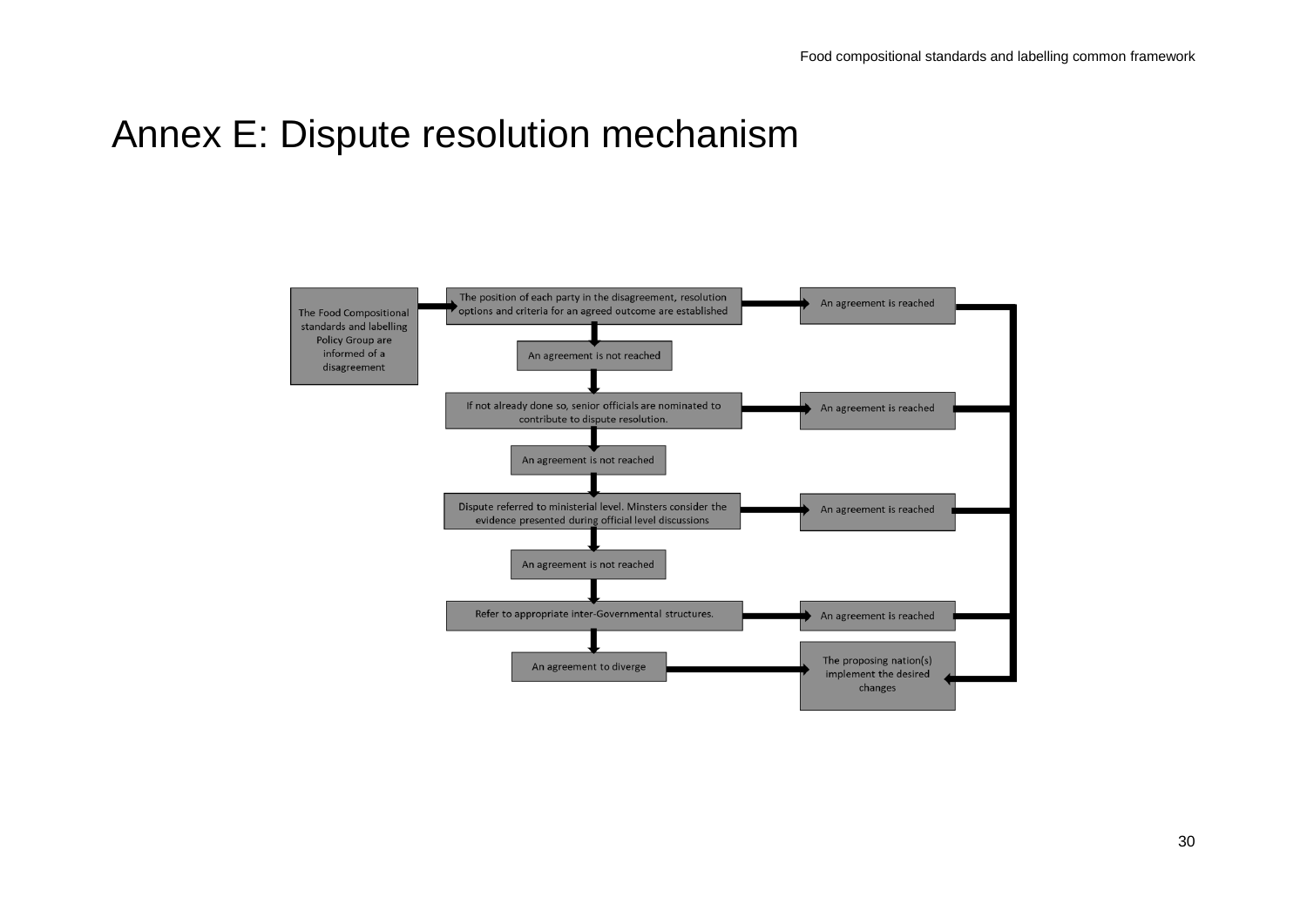### <span id="page-31-0"></span>Diagram displaying the dispute resolution mechanism

- The Food Compositional Standards and Labelling Policy Officials Group are informed of a disagreement.
- The position of each party in the disagreement, resolution options and criteria for an agreed outcome is established.
- If an agreement is reached, the proposing nation(s)implement the desired change.
- If an agreement is not reached, and if not already done so, senior officials are nominated to contribute to dispute resolution.
- If this results in an agreement being reached, the proposing nation(s) implement the desired change.
- If there is still no agreement, the dispute is referred to ministerial level.
- Ministers consider evidence presented during official level discussions.
- If ministers reach agreement, the proposing nation(s) implement the desired change.
- Refer to appropriate intergovernmental structures if an agreement is not reached.
- If an agreement is reached, the proposing nation(s)implement the desired change.
- If there is an agreement to diverge, the proposing nation(s) implement the desired change.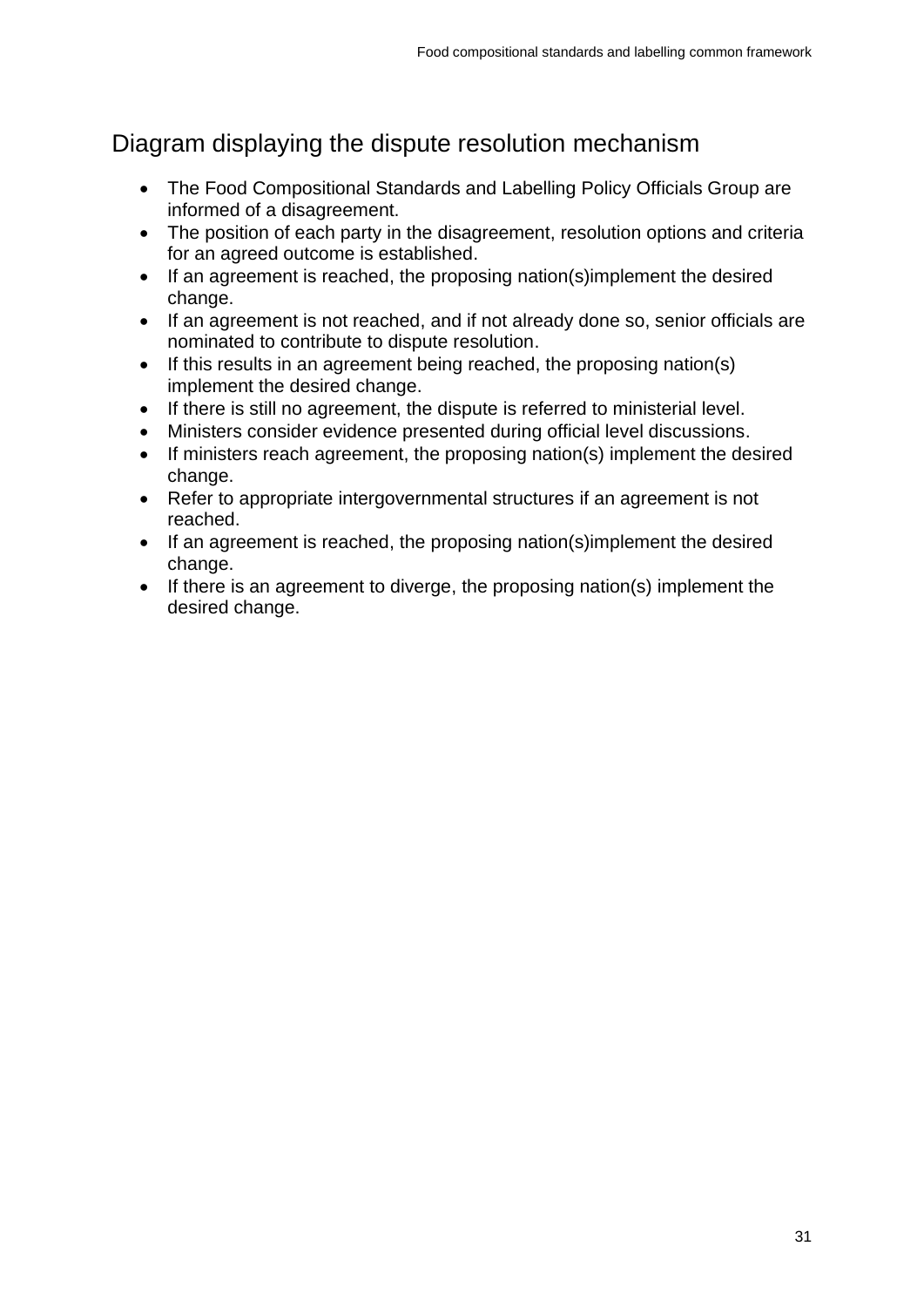# <span id="page-32-0"></span>Annex F: Dispute resolution process



### <span id="page-32-1"></span>Diagram displaying the dispute resolution process

- The official level working group discuss the disagreement. If this results in the disagreement being resolved at official level, the senior level group signs off the agreement. Ministerial clearance will be obtained if needed.
- If agreement is not reached, the issue will be escalated to the senior level group. Ministerial clearance will be obtained if this group reaches agreement.
- If there is still no agreement, the issue will be referred to ministers for discussion and decision. If an agreement can still not be found, then the dispute will be referred to the dispute resolution process in the overarching MoU on Devolution, which is under review.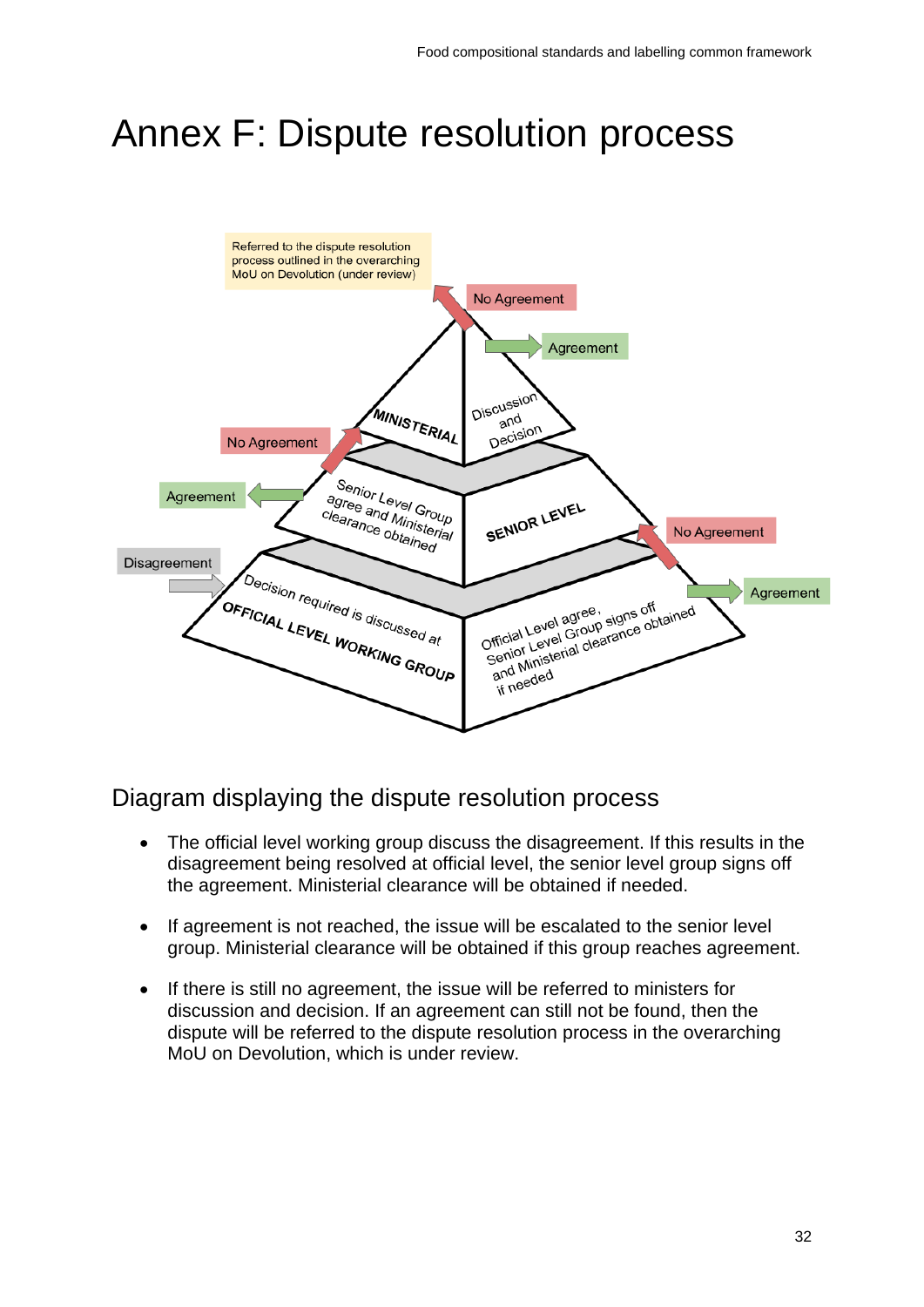# <span id="page-33-0"></span>Concordat between the UK Government, Scottish Government, Welsh Government and the Northern Ireland Executive

## <span id="page-33-1"></span>1. Introduction

This concordat is an agreement between the UK Government, Scottish Government, Welsh Government and Northern Ireland Department of Health providing the nonlegislative mechanism which underpins the Food Compositional Standards and Labelling (FCSL) Framework.

Responsibility for delivery of arrangements as set out in the FCSL framework agreement is delegated to the Department for Environment, Food and Rural Affairs (Defra) in England, Food Standards Scotland (FSS) in Scotland, Food Standards Agency (FSA) in Wales and Northern Ireland (the Parties). This Concordat establishes an agreed approach for co-operation between the Parties.

The Concordat is not intended to constitute a legally enforceable contract or create any rights or obligations which are legally enforceable. The concordat respects: devolution settlements; established constitutional conventions and practices; and the overarching appropriate inter-Governmental structures.

This Concordat has been developed in line with the guidance on Common Frameworks principles set out in the Joint Ministerial Committee (EU Negotiations) (JMC(EN)) Communique of 16 October 2017<sup>1</sup> . In line with the Devolution MoU, the arrangements set out in this Concordat allow for policy divergence, recognising that there will be instances where it is appropriate for nations in the UK to take different approaches. The agreement remains consistent with the JMC(EN) principles.

This Concordat sets out general provisions in relation to the policy areas described in part 2.

# <span id="page-33-2"></span>2. Scope

The policy area under consideration is food compositional standards and labelling. This encompasses policies and regulations relating to:

- Food information to consumers
- Fish labelling (consumer information and traceability)
- Dairy designations and spreadable fats (labelling elements)
- Caseins and caseinates
- Cocoa & chocolate products
- Coffee extracts & chicory extracts
- Condensed milk and dried milk

<sup>&</sup>lt;sup>1</sup>[JMC communique of 16 October 2017](https://assets.publishing.service.gov.uk/government/uploads/system/uploads/attachment_data/file/652285/Joint_Ministerial_Committee_communique.pdf)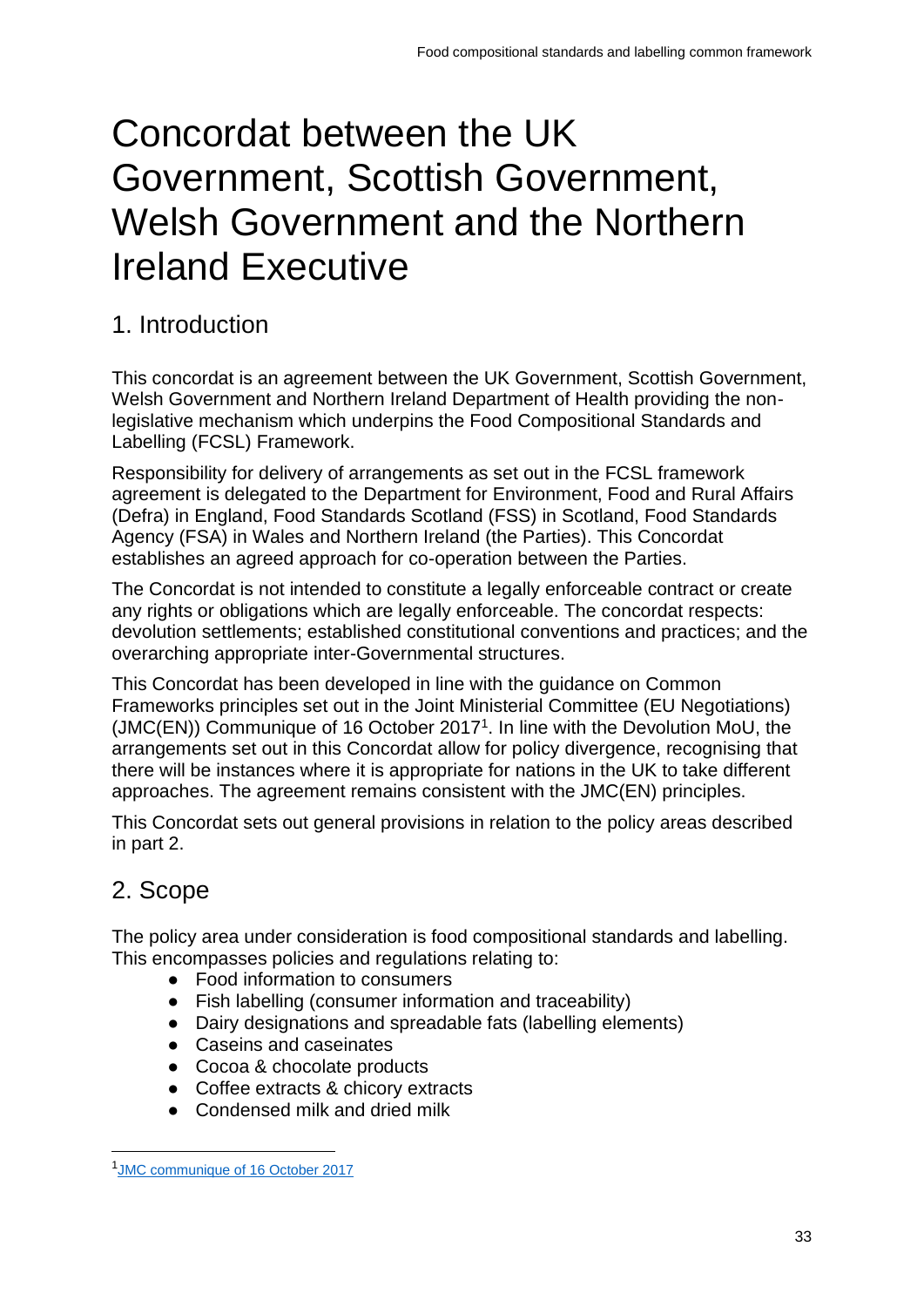- Fruit juices and fruit nectars
- Honey and honey products
- Jam and similar products
- Lot marking
- Natural mineral, spring, and bottled water
- Specified sugar products

The FCSL policy area is covered by a variety of retained EU laws and associated domestic legislation which implements this in the UK. The retained EU laws which intersect with devolved competence and are in scope of the FCSL Framework are listed in Appendix C of the Framework Outline Agreement (FOA).

Changes to the above areas that would be considered in scope of the arrangements set out in the Concordat include:

- Proposals for changes to retained EU law.
- Proposals for new legislation in previously harmonised policy areas of retained EU law.
- Proposals for changes to technical standards in retained EU law.
- Proposals for new technical standards in previously harmonised areas of retained EU law.

Relevant policy areas are governed by harmonised retained EU law. The enforcement of these Regulations is conferred directly to local authorities and powers for enforcement are provided by domestic legislation in each of the four UK nations.

FCSL policy areas fall within the competence of the Scottish Government, Welsh Government and the Northern Ireland Executive by virtue of the devolution settlements.

- o The Scotland Act 1998
- o The Government of Wales Act 2006 and
- o The Northern Ireland Act 1998.

In some circumstances, existing EU legislation provided flexibility for the law to be applied in different ways, such as flexibilities around local enforcement. These flexibilities will be maintained in the FOA; however, the UK Government, Scottish Government, Welsh Government and Northern Ireland Department of Health agree that a level of commonality is beneficial, particularly for those businesses who operate across UK borders, and therefore close collaboration will continue.

Several areas of food compositional standards and labelling, such as the compositional standards of certain meat products, are covered by existing domestic legislative arrangements across each of the nations. Whilst these areas and any related policy changes remain within the direct competence of each nation, any proposed changes to such arrangements should be presented to the FCSL Officials Group for discussion via the joint working process as outlined in this agreement and where possible, agreement across the UK will be sought. These changes however shall not be bound by the formal dispute resolution process.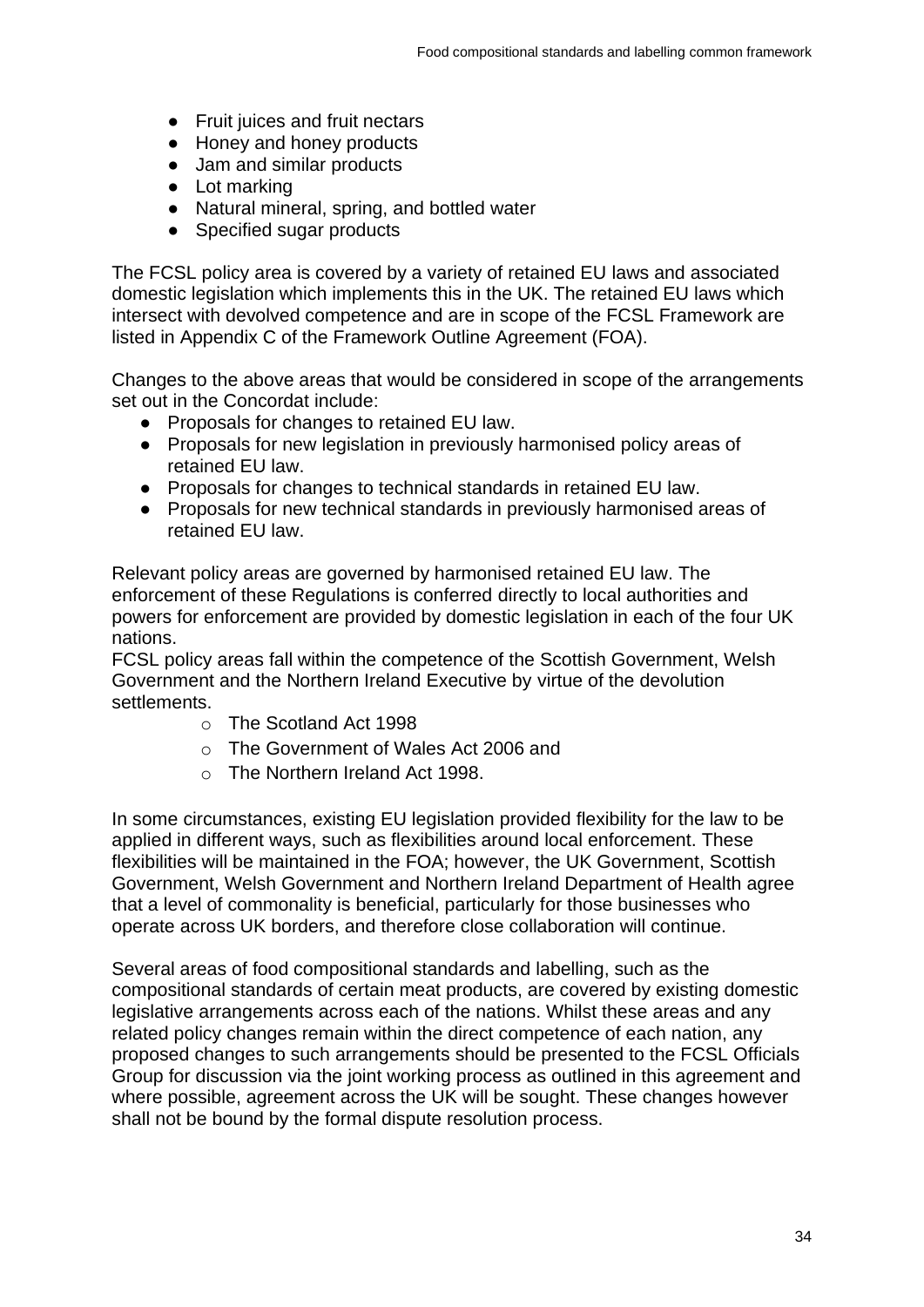## <span id="page-35-0"></span>3. Principles for working together

The Parties agree to adhere to the following high-level principles:

#### **Devolution**

The devolution settlements of all nations and the democratic accountability of the devolved governments will be respected, including the provisions of the Belfast Agreement, with the inclusion of the North/South dimension highlighted in Strand 2 of that Agreement.

Current devolution agreements will be preserved; this agreement will provide for full and continuing involvement of the Welsh/Scottish/Northern Ireland Ministers and their officials in the processes of policy formulation, negotiation, and implementation, for issues which touch on devolved matters in accordance with the appropriate inter-Governmental structures.

#### **Collaboration**

Open communications will be maintained, and information shared, to the extent permitted by law, at the earliest appropriate opportunity. This may include but is not confined to: policy issues; stakeholder views; preparations for, and outcomes of, consultations and research; media interest and lines to take; emerging issues and intelligence; local authority or enforcement issues; and food crime. The UK Government, Scottish Government, Welsh Government and Northern Ireland Department of Health agree to respect the dispute resolution process outlined in the FOA when agreement cannot be reached at policy level.

#### **Ministerial decision-making**

All nations will consider advice and evidence available, as appropriate, to provide recommendations and finalise advice prior to informing respective Ministers as appropriate. In Wales and Northern Ireland this work will be conducted by the FSA, and if appropriate will be considered by the FSA Board. In Scotland this work will be conducted by FSS and if appropriate considered by the Food Standards Scotland Board. In England this work will be conducted by Defra. Ministers representing each of the nations will take decisions on changes to all areas of retained EU FCSL law, following recommendations from Officials. This will include both technical changes made through secondary legislation as well as any changes to, or new, primary legislation that fall within scope of this Concordat.

#### **Managing divergence**

The FCSL framework respects the JMC(EN) principles, devolved responsibilities and accountability across the UK. The Parties will work together to develop evidencebased approaches for ensuring wider consumer interests, aiming to have common approaches to FCSL policy.

Within the framework, the Parties maintain their ability to diverge within their territory (having followed the principles set out in the framework for managing divergence) where evidence is clear that divergence is both necessary and proportionate to meet local needs.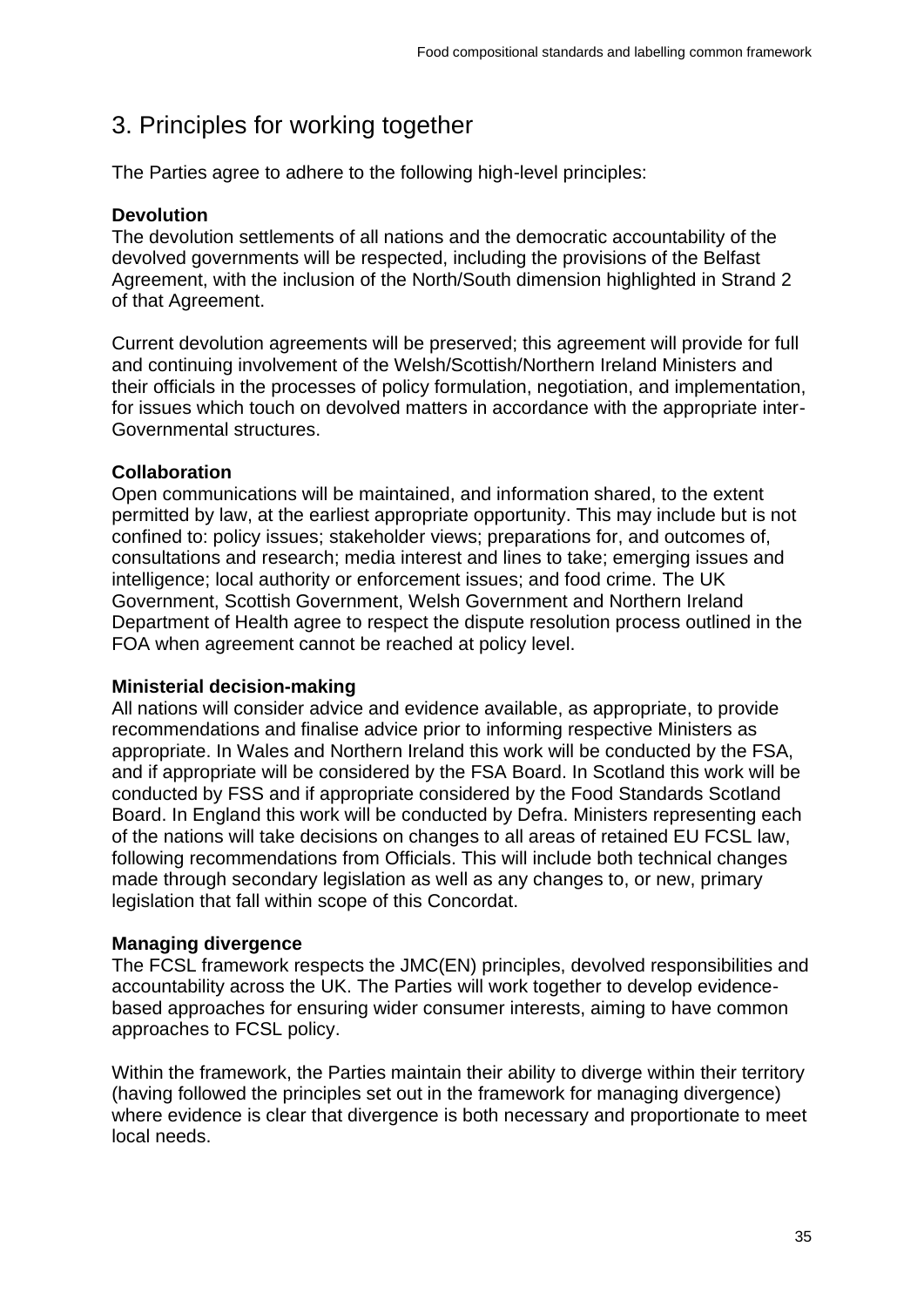Governance arrangements should be effective and proportionate whilst keeping administrative complexity and burdens to a minimum.

This framework will operate transparently: the framework's governance arrangements should be publicly available, and principles for transparency will be built into the framework where appropriate.

For areas within scope of this Concordat, the Parties agree that:

- The Parties should aim to implement policy decisions at approximately the same time.
- All Parties should be informed of the recommendations that will be made in the other nations (whether for common or divergent approaches) and the underpinning rationale once the joint working and/or dispute resolution process is complete.
- A consensus should be sought among the Parties on the anticipated impact of policy changes and the approaches to take, and efforts made to resolve any disputes that occur.
- GB-wide legislation (i.e., UK Government making legislation on behalf of England Scotland and Wales) will only be taken forward where appropriate, where consent has been given from Ministers (as is the case at present) and parliaments as required under respective devolution settlements.

### <span id="page-36-0"></span>4. Dispute avoidance and resolution mechanism

Ministers will retain the right to make individual decisions for their nation and policy divergence across UK nations will remain possible, in accordance with the Devolution Settlements in each nation. For areas within scope of the framework however a consensus regarding the anticipated impact of a policy change and the approaches to take should first be sought, and efforts made to resolve any disputes.

Once the framework is in operation, the key joint decisions that will or could be taken by the parties to this framework are:

- Policy decisions
- Resolution of issues
- Referring issues to the overarching dispute avoidance and resolution mechanism outlined in the appropriate inter-Governmental structures.
- Reviewing and amending the framework

Policy changes should be considered in scope of this framework, subject to impact assessment / evidence consideration where:

- A Party seeks to make a change or review in an area of returning powers, within scope of the policy areas outlined in Section 2. This includes any changes to requirements, previously set out in retained EU law and implemented separately in national law (but does not include enforcement and execution of retained EU law).
- Harmonised retained EU legislation provides scope for national measures to achieve common outcomes and so divergence is already possible e.g., national rules for curds and mincemeat provided for in regulations relating to Jam and Similar products.
- Different requirements are proposed for establishments within one nation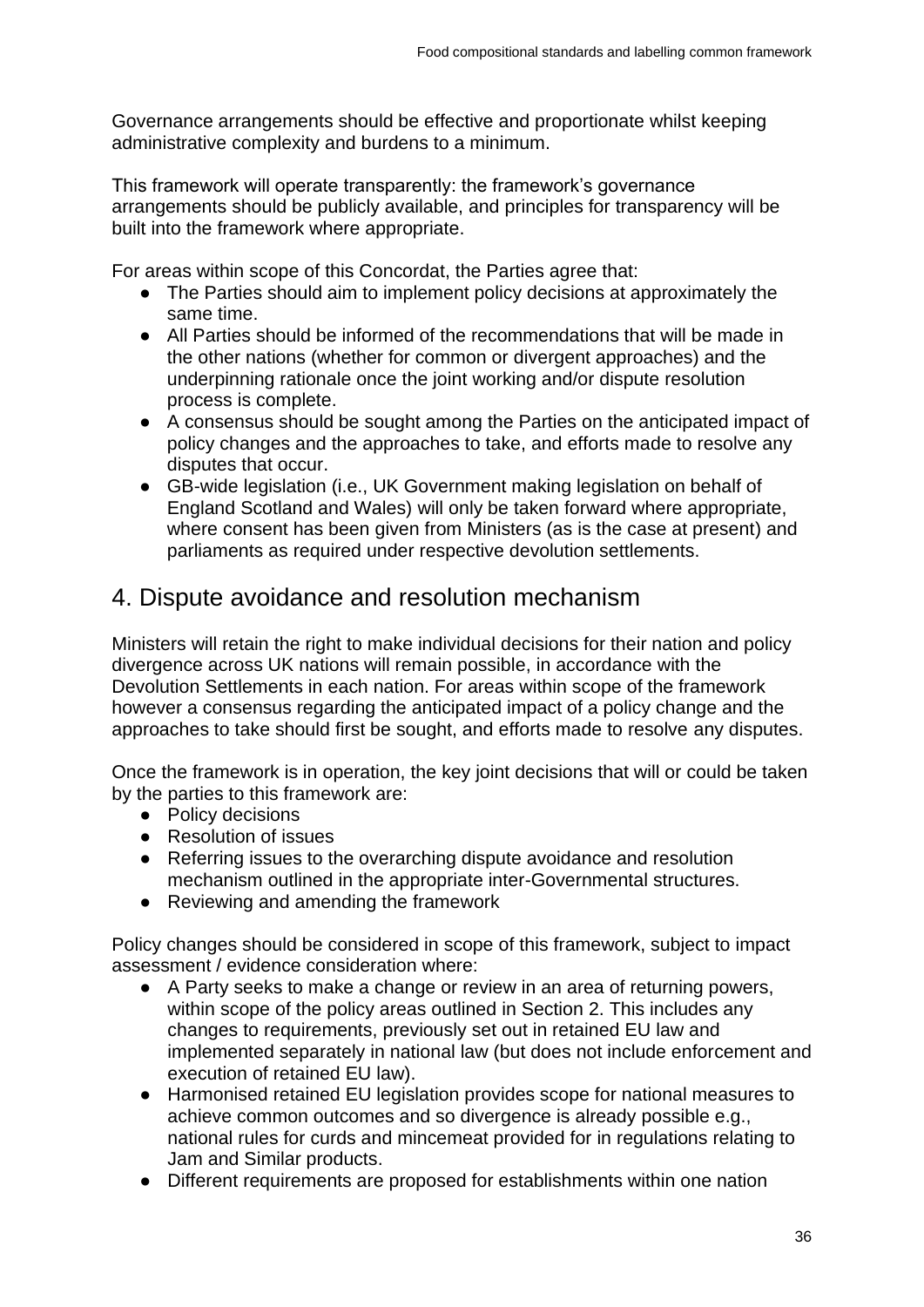placing products on the market solely within the territory of that nation (i.e. establishments are based in and supplying the local market only) or

● Different requirements are proposed for products produced in and placed on the market solely within the territory of one nation (i.e. products are produced and consumed exclusively in the local market only).

Policy changes should be considered outside scope of this framework where:

● Provisions relate to the enforcement and execution of retained - EU or other domestic law.

#### **Decision-making fora**

The main forum for Official level discussion and decision-making will be the FCSL Officials' Group. Terms of Reference for this Group are set out in Annex B. The role of this Group will be to:

- Function as a forum for all UK nations to examine proposed amendments to, or entirely new legislation in food compositional standards and food labelling.
- Provide the opportunity to review UK wide impacts and whether a policy is appropriate to take forward on a single nation or UK wide basis.
- Provide a co-ordinated UK position on FCSL policy, resulting in clear and consistent messaging for consumers and industry.
- Facilitate multilateral policy development.
- Seek, where agreeable, to develop and agree upon common policy approaches.
- Manage potential divergence in a way that respects the Devolution Settlements.
- Coordinate FSA/FSS Board, parliamentary and stakeholder engagement and communication.
- Review and amend the framework as per the Review & Amendment Mechanism (RAM).
- Escalate issues as per the dispute avoidance and resolution process.

#### **Working groups**

Officials will have the ability to bring proposals for policy changes to the FCSL Officials Group. This will be done by providing the Group with a summary of the proposed change and any research and information that they have.

Should this Group decide further work is required on an issue, it will have the ability to set up working groups on a specific proposal, with relevant officials from each government being part of these groups. These working groups can be created at the request of one government to assist in further policy development.

Should these groups be created, they will be required to undertake working level discussions on policy proposals or changes within a timeframe agreed by the FCSL Officials Group.

Following these discussions, the Party proposing these discussions should notify the FCSL Officials Group of the proposed change and should prepare a policy paper on the specific issue under discussion.

This will then be considered by the FCSL Officials Group.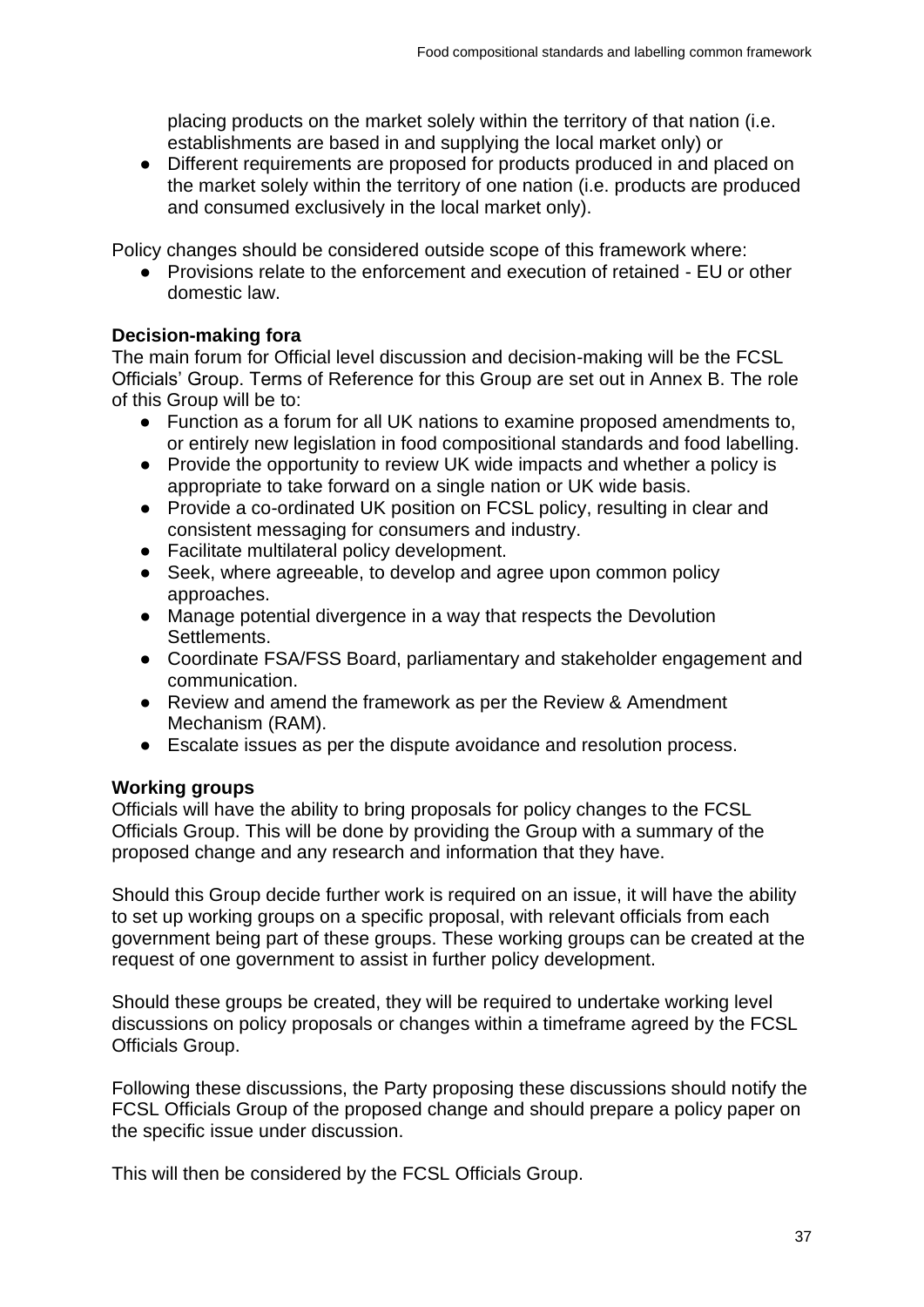#### **Decision making responsibility**

Ministers retain the right to make individual decisions for their governments such as making legislation. Policy divergence across the UK will remain possible, in accordance with the devolved settlements in each nation.

It is anticipated that most routine decisions will be made at Official level, however in some instances Officials may be required to defer decision making to Senior Officials or Ministers. The level of decision-making responsibility required will be assessed on a case-by-case basis and in line with each Party's ordinary working practices including agreeing work and resource planning and obtaining the necessary clearances for proposals. Where decision-making responsibility needs to be escalated, Officials will be responsible for ensuring that this is done in a suitable manner, involving the appropriate individuals, and ensuring that decision makers have access to the full extent of evidence and information.

#### **Evidence base**

It is envisaged that recommendations for the majority of proposals will be agreed at official level. It is therefore essential that an appropriate evidence base is developed at this level. The development of evidence base could be carried out through:

- Commissioning further evidence from analysts;
- Commissioning further evidence from legal teams;
- Seeking advice from consumers and other external bodies;
- Engagement with industry (possibly through consultations, working groups etc.).

Where evidence is being gathered this will, where possible, be shared between Parties.

#### **Disagreements**

The Parties to this framework have agreed that if there is a disagreement on a decision, an effort will be made to resolve this issue at the lowest possible level. If an issue cannot be resolved, Parties will follow the dispute resolution process outlined in section 12 of the FOA.

The intention is to resolve most issues through the FCSL Officials Group including the views of senior officials where necessary, only escalating to Ministers where official level agreement cannot be reached.

Any issues between Parties will be recorded as this may help to inform the RAM process when it is next conducted.

The dispute resolution process should only be utilised if:

- resolution through normal working practices (including managing divergence) has not been possible;
- agreement cannot be reached on the anticipated impact of a policy proposal;
- agreement cannot be reached on a common recommendation regarding an application, request, or policy proposals;
- one or more Party considers the terms of reference/parameters agreed for the governance framework have been breached; or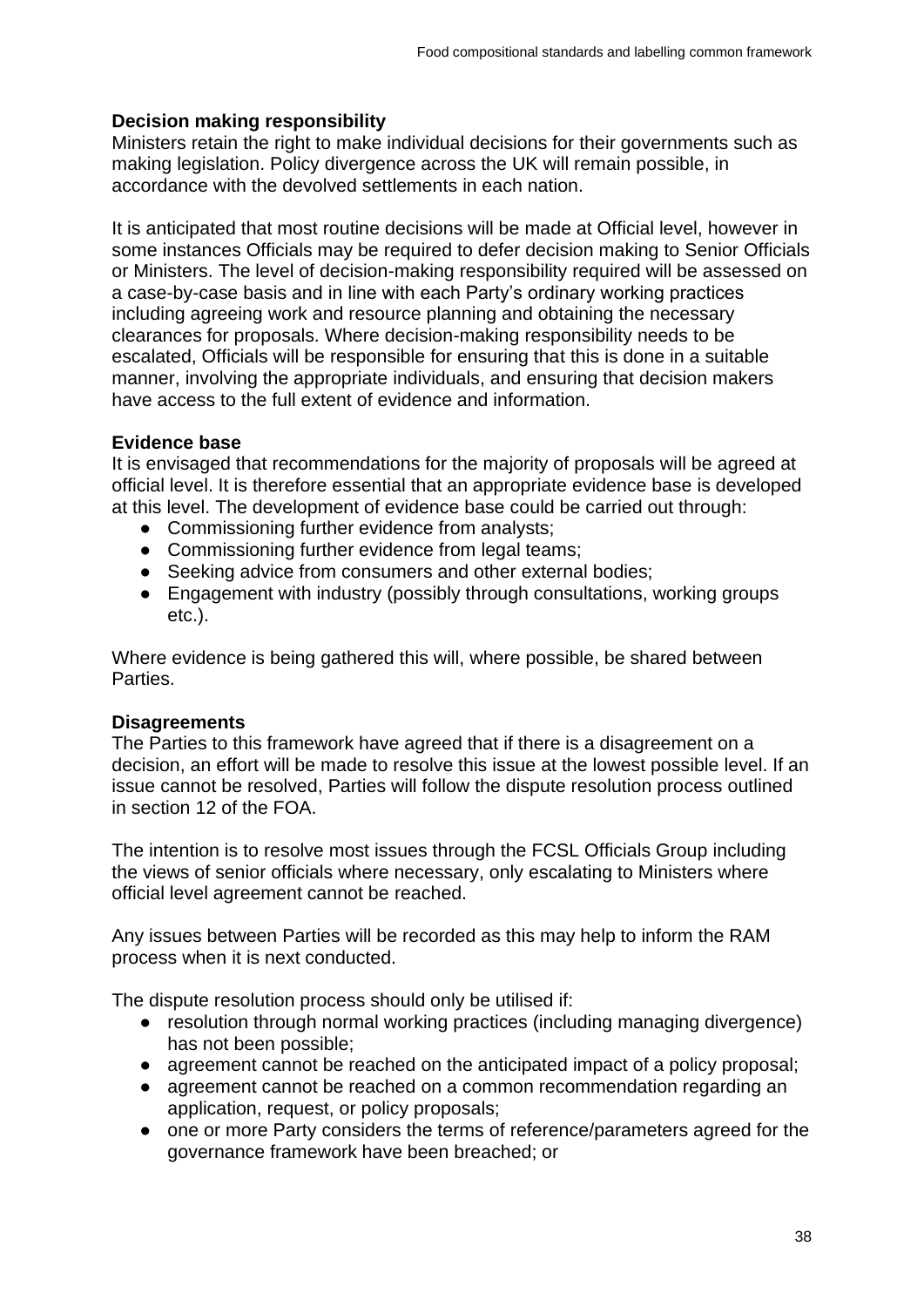● one Party considers that a JMC(EN) principle has been broken, or undue weight has been placed on one JMC(EN) principle (or part of a principle) at the expense of another.

This recognises that in some areas commonality of approach will not be needed in order to meet the JMC (EN) Common Frameworks principles and therefore an agreement to diverge would be acceptable.

The intention is for issues to be discussed and resolved at the earliest possible stage. The process will seek to provide opportunities for differences to be resolved at official level wherever possible, therefore reducing the need for escalation.

In such cases where a dispute requires escalation and formal resolution the Party (or Parties) initiating the change should inform the FCSL Officials Group, allowing a reasonable period for the dispute resolution process to be followed.

If required, the FCSL Officials Group will convene the members of any working group Party involved and any other organisation who are party to this framework.

The Parties to this framework have agreed that if there is a disagreement on a decision, an effort will be made to resolve this issue at official level. However, if required, a senior official from each Party will be nominated to participate in official level dispute resolution meetings. FSA and FSS Board considerations will be included here as appropriate.

When an issue is presented to the FCSL Officials Group, the position of each party in the disagreement will be established, alongside a range of options for resolving the disagreement and criteria for an agreed outcome: These options may include but are not restricted to:

- a request for further mediation at a policy level;
- a request for further evidence to be commissioned; or
- escalation to appropriate Ministers.

Where agreement cannot be reached at official level, senior officials will be invited to join the official level group as appropriate in an effort to reach an agreement. If agreement cannot be reached at senior official level the dispute will be raised to Ministers.

In the event of a dispute being escalated to the Ministerial level, this could be a bilateral discussion between the parties involved in the dispute, or if appropriate a multilateral discussion between ministers from all the administrations involved and any other organisations who are party to this framework agreement, including the responsible Health Ministers.

In each instance, Ministers will consider the evidence gathered during Official level discussions when attempting to reach an agreement on an outcome aimed at resolving the dispute.

Where disputes cannot be solved at ministerial level, they shall be referred to the overarching process for dispute avoidance and resolution as outlined in appropriate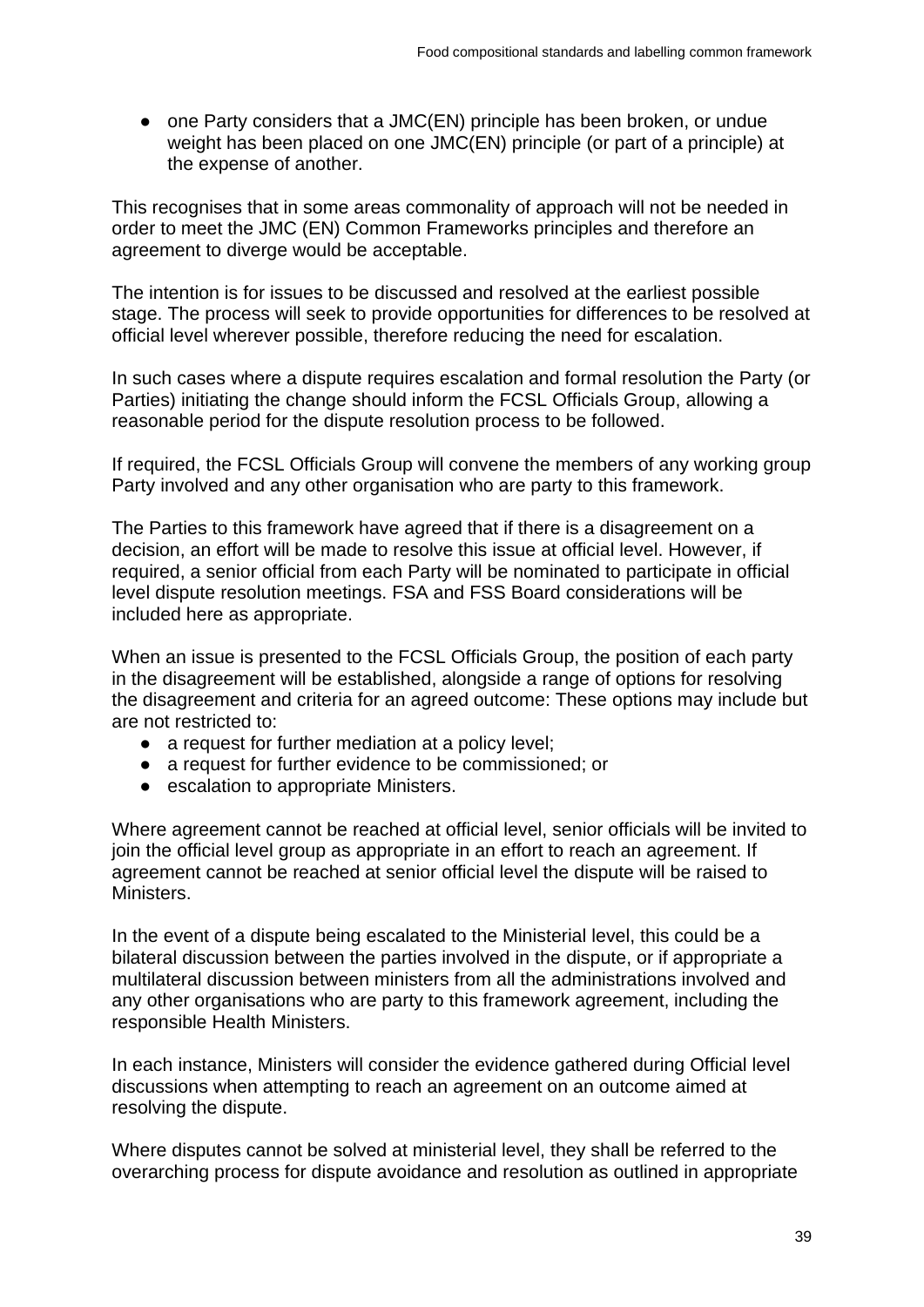inter-Governmental structures. That shall be used only as a final resort when issues cannot be resolved within framework governance structures.

Diagrams outlining the Joint Working and Dispute Resolution Mechanisms are available within the FOA.

### <span id="page-40-0"></span>5. Review and amendment mechanism

#### **Process**

The RAM ensures the framework can adapt to changing policy and governance environments in the future.

There are two types of review which are outlined below. The process for agreeing amendments should be identical regardless of the type of review. The RAM relies on consensus at each stage of the process from the Ministers responsible for the policy areas covered by the non-legislative agreement.

Third parties can be used by any Party to the framework to provide advice at any stage in the process. These include other government departments or bodies as well as external stakeholders such as non-Government Organisations and interest groups.

At the outset of the review stage, Parties to the framework must agree timelines for the process, including the possible amendment stage.

If agreement is not reached in either the review or amendment stage, Parties to the framework can raise it as a dispute through the framework's dispute avoidance and resolution mechanism.

Following an initial review one year after implementation a periodic review of the framework will take place every three years, in line with Official or Ministerial level meetings.

- The period of three years starts from the conclusion of a periodic review and any amendment stages that follow.
- During the periodic review, parties to the framework will discuss whether the governance and operational aspects of the framework are working effectively, and whether decisions made over the previous three years need to be reflected in an updated non-legislative agreement.

An exceptional review of the framework is triggered by a 'significant issue'.

- A significant issue must be time sensitive and fundamentally impact the operation and/or the scope of the framework.
- The exceptional review may include a review of governance structures if all parties agree it is required. Otherwise, these issues are handled in the periodic review.
- The same significant issue cannot be discussed within six months of the closing of that issue.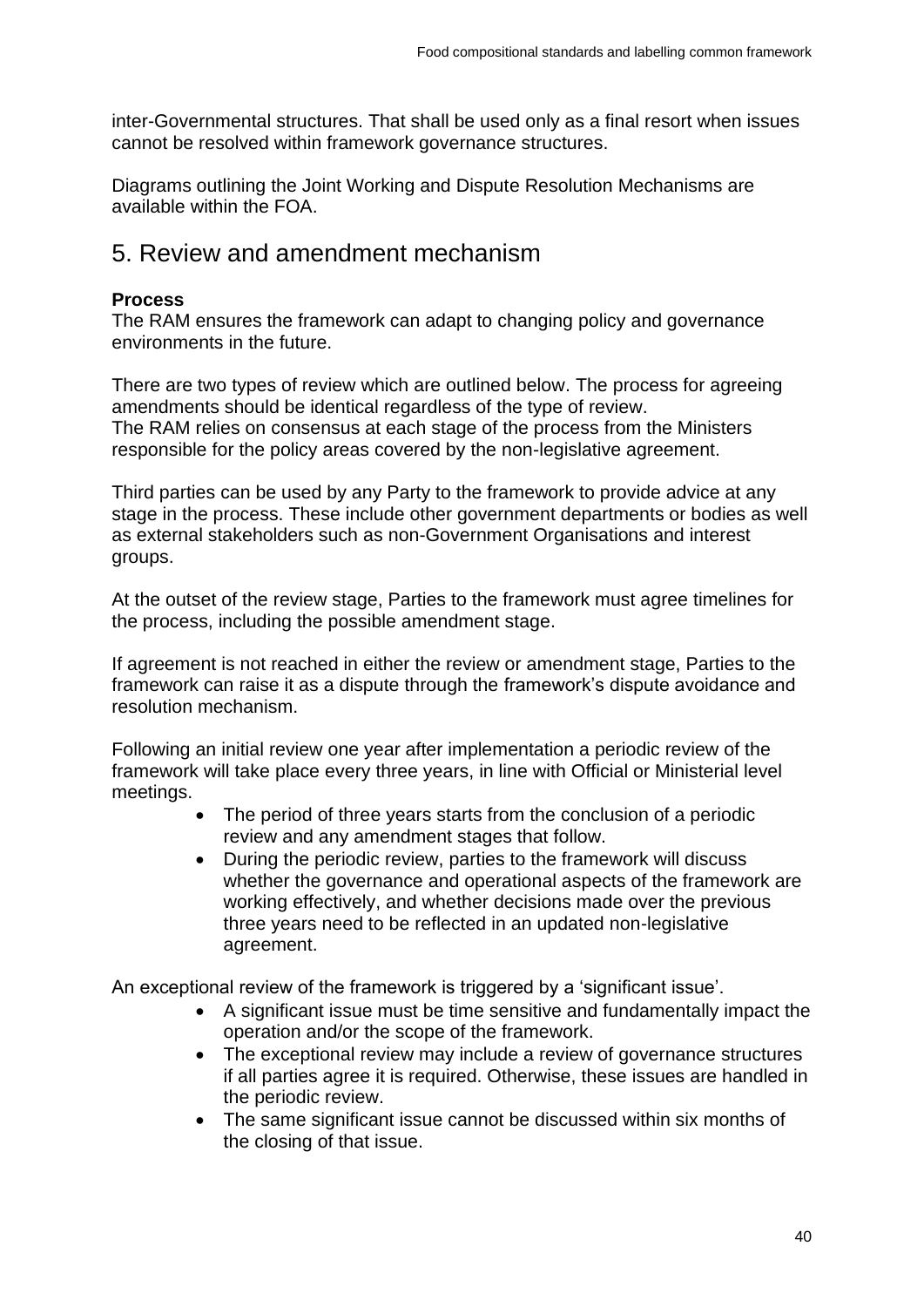#### **Amendment stage**

The amendment stage can only be triggered through unanimous agreement by Ministers. If Parties agree that no amendment is required, the relevant period begins again for both review types (for example, it will be three years until the next periodic review and at least six months until the same significant issue can trigger an exceptional review.)

- Following agreement that all Parties wish to enter the amendment stage, parties will enter into discussion around the exact nature of the amendment. This can either be led by one Party to the framework or all.
- If an amendment is deemed necessary during either type of review, the existing framework will remain in place until a final amendment has been agreed.
- All amendments to the framework must be agreed by all parties and a new non-legislative agreement signed by all Parties.

If parties cannot agree whether or how a framework should be amended this may become a disagreement and as such could be raised through the framework's dispute avoidance and resolution mechanism.

### <span id="page-41-0"></span>6. International obligations

The Common Frameworks Principles agreed at JMC (EN) state that frameworks will be established where necessary to ensure the UK can negotiate, enter into and implement new trade agreements and international treaties, and ensure compliance with international obligations. These principles were established in the context of an ambition for close working between all Parties on reserved matters that significantly impact devolved responsibilities in Common Frameworks. Common Frameworks will allow the parties, in a timely manner, to ascertain the impact of international trade on managing UK policy divergence. All parties to the framework will consider any impact in a way that meets the requirements of the JMC (EN) principles. Common Frameworks will afford an opportunity to consider any implications stemming from international trade which have a direct bearing on the operation of a Common Framework. The scope of this consideration will not extend beyond Common Frameworks.

International policy formulation will be developed in line with the current Devolution MoU and its accompanying International Relations Concordat. International obligations will be implemented in line with these agreements. In this respect, the parties will automatically use any updated IR Concordat, and the wider outcomes of the Joint IGR Review, as the basis for such international considerations.

The international obligations that apply to this area are:

#### **International trade**

EU and third countries will likely be looking for robust assurance on food standards before signing trade deals. The UK will be looking for robust assurance on food standards before signing trade deals with the EU and third countries.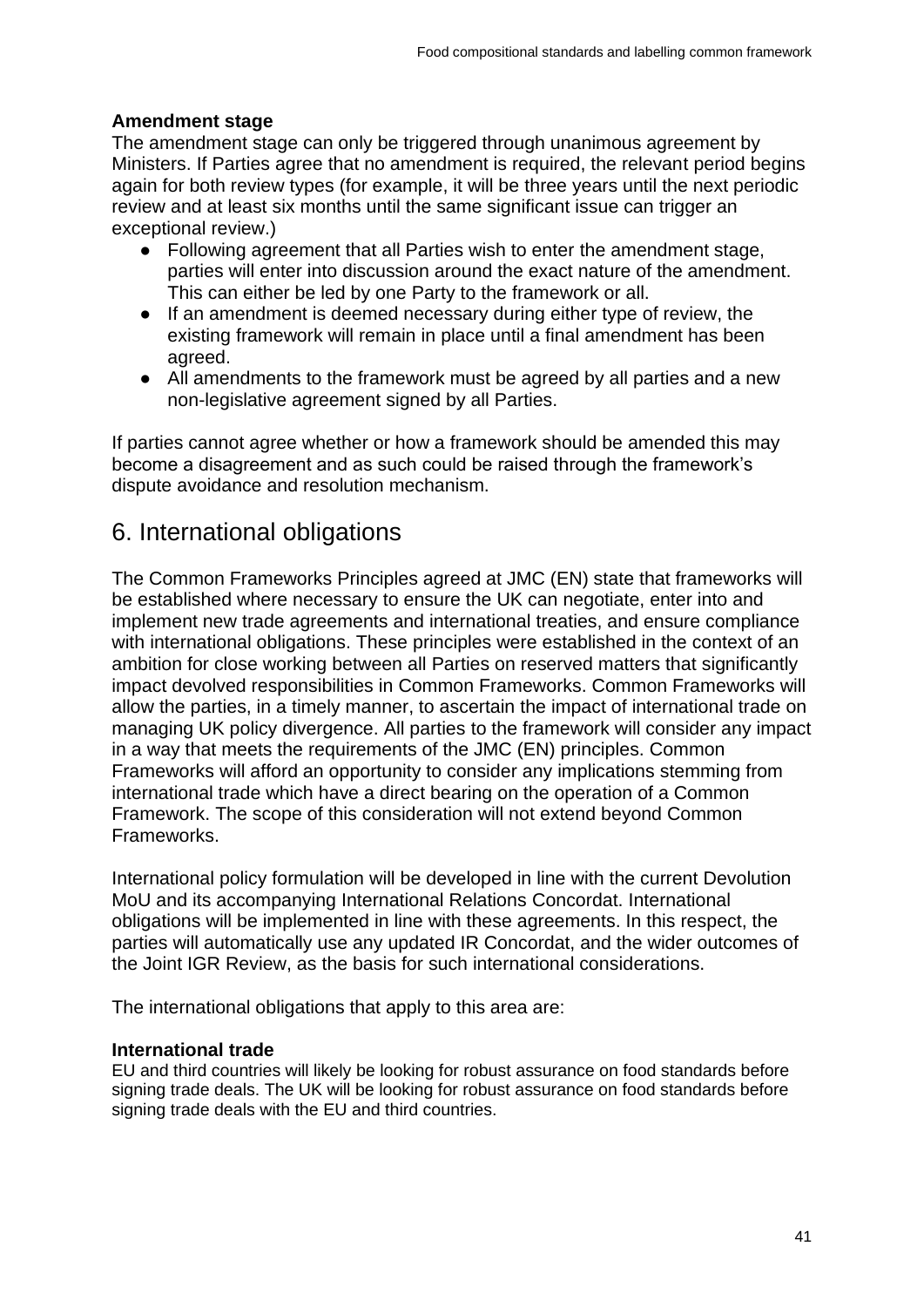#### **International compositional standards & food labelling standards**

This framework is designed to ensure the UK can continue to fulfil international obligations such as Codex and WTO membership.

#### **Northern Ireland considerations**

The Agreement on the Withdrawal of the United Kingdom from the EU sets out the current arrangements where, although remaining within the UK's custom territory, Northern Ireland will remain aligned with the EU.

The following paragraphs of Annex 2 of the Northern Ireland Protocol are relevant to FCSL.

- 8 Goods General provisions
- 29 Food General
- 31 Food Ingredients, Traces, Residues, Marketing Standards
- 33 Food Other

The FOA reflects the specific circumstances in NI that arise as a result of the Protocol and remains UK wide in its scope. As such decision making and information sharing will always respect the competence of all parties to the Framework and in particular the provisions in Article 18 of the Protocol on democratic consent in Northern Ireland.

Where one or more of UK Government, the Scottish Government or the Welsh Governments propose to change rules in a way that has policy or regulatory implications for the rest of the UK, or where rules in Northern Ireland change in alignment with the EU, the Framework is intended to provide governance structures and consensus-based processes for considering and managing the impact of these changes.

As rules evolve to meet the emerging regulatory needs of the UK, Scottish and Welsh Governments, this Framework will ensure the full participation of Northern Ireland in discussions such that the views of the relevant Northern Ireland Executive Minister(s) are taken into account in reaching any policy or regulatory decision by the UK, Scottish or Welsh Governments.

Where rules in Northern Ireland change in alignment with the EU, the Framework will form the basis of a mechanism to ensure consideration by the four governments of any changes and will enable them to determine any impacts and subsequent actions arising from these changes.

Where issues or concerns raised by the relevant Northern Ireland Executive Minister(s) in respect of GB-only proposals have not been satisfactorily addressed, they will have the right to trigger a review of the issue as set out in the dispute resolution process at section 12 of the FOA.